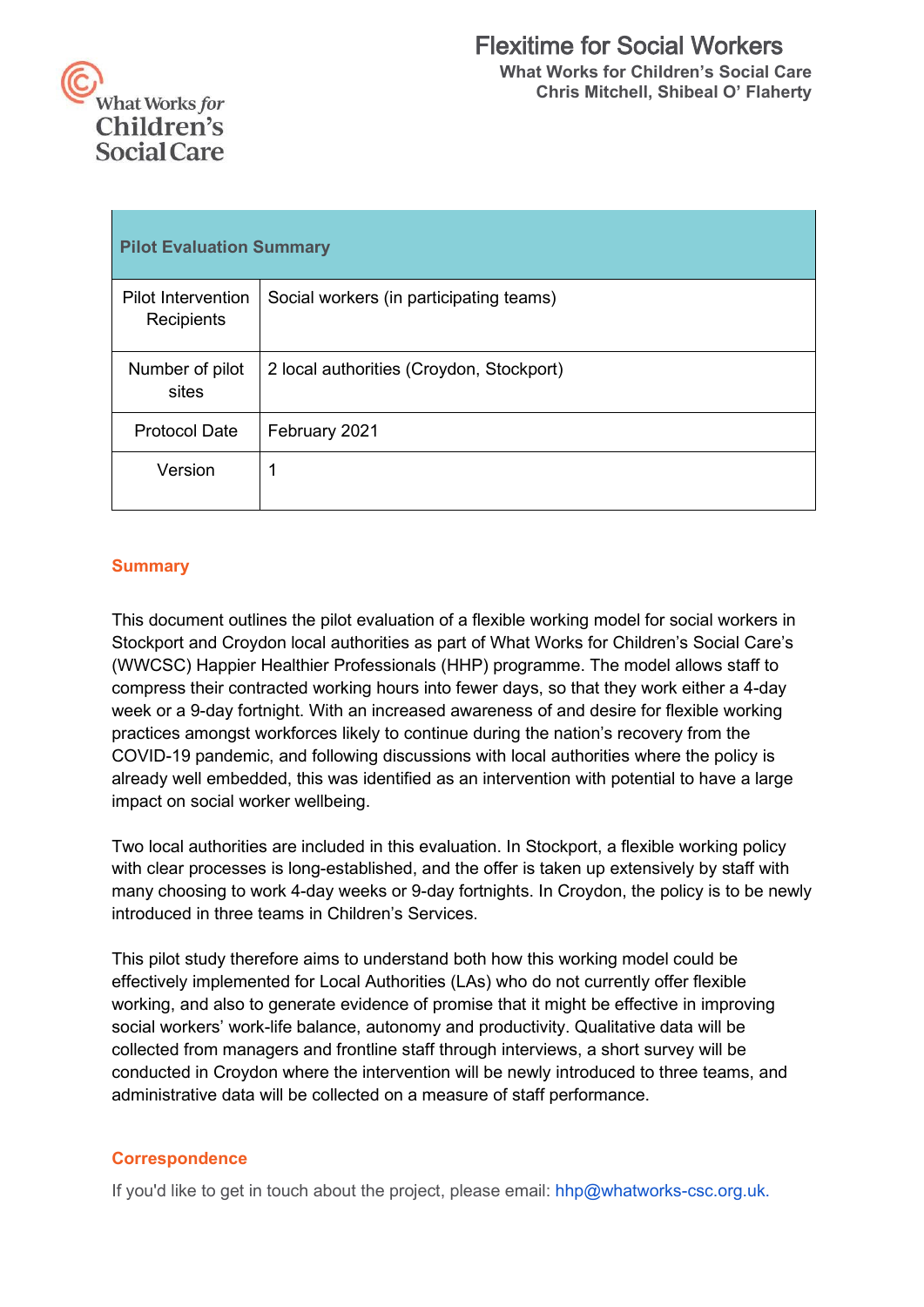#### **Project Background**

#### **Motivation for research programme**

High workloads and the emotionally demanding nature of frontline social work means that employees face particularly acute challenges relating to burnout and stress. These are outcomes we have good reason to believe are antithetical to well-being. This in turn likely contributes to high levels of turnover in the social work profession (15.1% per year across England in 2018/19).<sup>[1,](#page-1-0)[2](#page-1-1)</sup> High incidences of sickness absences and turnover create disruption within Children's Services, and increase the workload of other frontline employees, meaning they have less time available for each child/family or service user, risking decreasing the quality of the support that they can provide.

Moreover, research suggests that social worker turnover has a direct impact on the experience of the children and families they work with. Frequent changes in social workers has been associated with a lack of trust amongst children in care. A study by Coram and the University of Bristol found that amongst looked after children, there was a significant correlation between a perceived lack of trust and their having had three or more social workers in the past 12 months. $3$  If a child does not feel they have trust within the relationship, they are less likely to discuss issues openly with their social worker, potentially constraining the therapeutic relationship.[4](#page-1-3) Furthermore, within many studies, children state their need for fewer changes in their social worker. [5](#page-1-4),[6](#page-1-5),[7,](#page-1-6)[8](#page-1-7),[9](#page-1-8)

In the years 2017/18, 1 in 4 children in care experienced two or more changes of social worker. In local authorities with higher rates of social worker turnover and agency staff, children are more likely to experience multiple changes of social worker in a year. Therefore, we can reason that the instability within the social work workforce is adversely affecting the experience of children in care.<sup>[10](#page-1-9)</sup>

Social workers are at high risk of experiencing stress, burnout and low job satisfaction, due to the emotional labour and high-level of client involvement inherent in their roles.<sup>[11](#page-1-10)</sup> There is

<span id="page-1-0"></span> $1$  Department for Education (2019). Longitudinal study of local authority child and family social workers (Wave 1). Available at: https://assets.publishing.service.gov.uk/government/uploads/system/uploads/attachment\_data/file/826965/LongCAF\_Wave1\_r eport\_IFF\_DfE\_August19.pdf

<span id="page-1-1"></span><sup>&</sup>lt;sup>2</sup> From the Local Authority Interactive Tool (LAIT).

<span id="page-1-2"></span><sup>3</sup> Selwyn, J., Magnus, L., & Stuijfzan, B. (2018). Our lives our care: Looked after children's views on their well-being 2017. Retrieved 11 June 2020, from http://www.bristol.ac.uk/media-library/sites/sps/documents/hadleydocs/our-lives-our-care-fullreport.pdf

<span id="page-1-3"></span><sup>&</sup>lt;sup>4</sup> Oliver, C. (2010). Children's views and experiences of their contact with social workers: a focused review of the evidence.

<span id="page-1-4"></span><sup>5</sup> Barn, R., Andrew, L., & Mantovani, N. (2005). *Life after care: The experiences of young people from different ethnic groups*. Joseph Rowntree Foundation.

<span id="page-1-5"></span><sup>6</sup> Biddulph, M. (2006). Failed by the System: The Views of Young Care Leavers on Their Educational Experiences, Barnardo's Policy and Research Unit, and Supporting Children in Public Care in Schools: A Resource for Trainers of Teachers, Carers and Social Workers. By John Holland and Catherine Randerson.

<span id="page-1-6"></span> $^7$ Commission for Social Care Inspection (2007) Children's Services: CSCI findings 2004-07, London: Commission for Social Care Inspection.

<span id="page-1-7"></span><sup>8</sup> Ofsted (2009) Children's Care Monitor 2009, London: OFSTED.

<span id="page-1-8"></span><sup>9</sup> Mainey, A., Ellis, A., & Lewis, J. (2009). Children's views of services: A rapid review. London: National Children's Bureau.

<span id="page-1-9"></span><sup>10</sup> *UK Social Workers: Working Conditions and well-being*. The British Association of Social Workers. (2019). Retrieved 11 June 2020, from https://www.basw.co.uk/system/files/resources/basw\_42443-3\_1.pdf.

<span id="page-1-10"></span><sup>11</sup> Acker, G. M. (1999). The impact of clients' mental illness on social workers' job satisfaction and burnout. *Health & Social Work*, *24*(2), 112-119.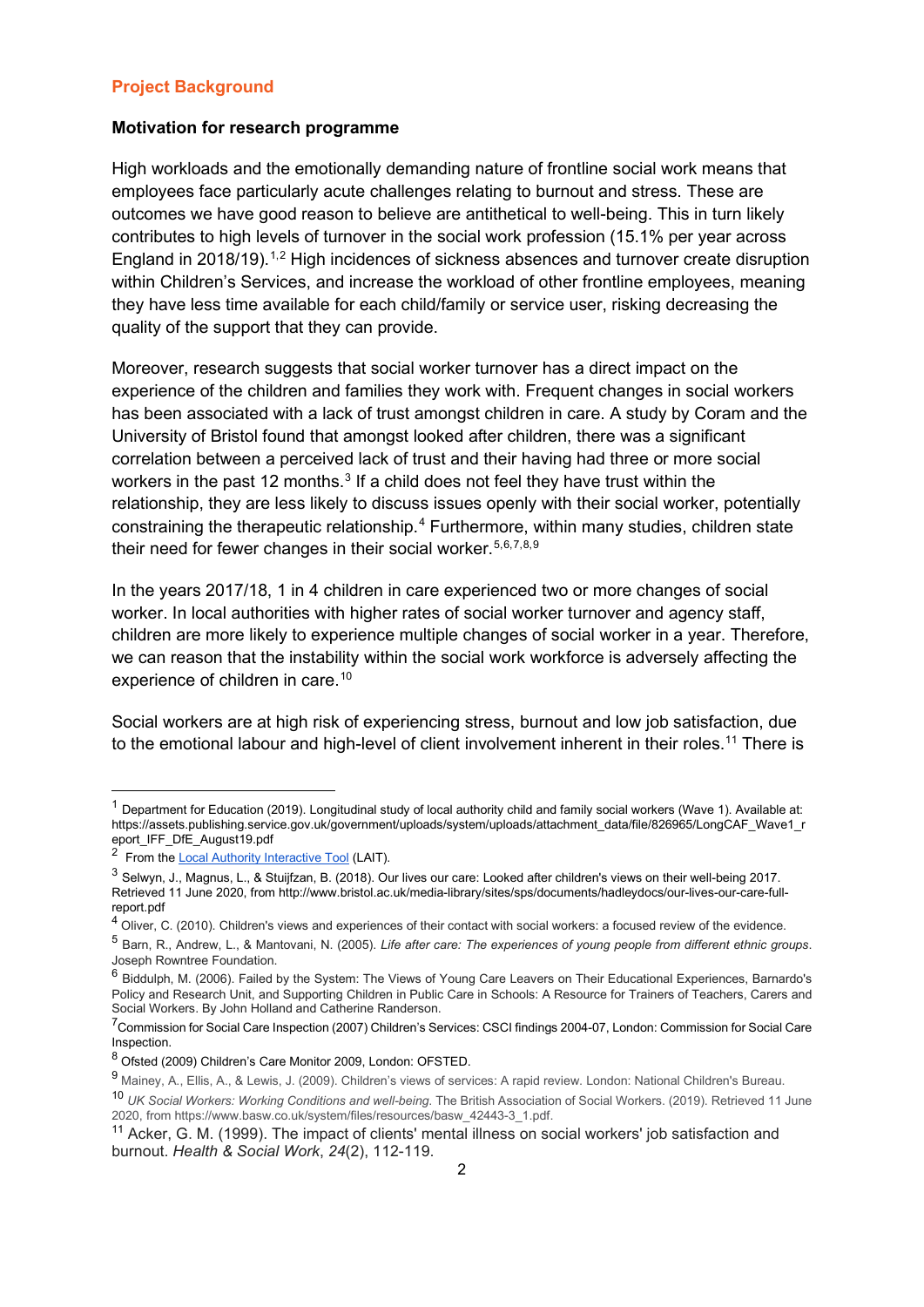evidence to suggest that social work is higher in work-related stress and burnout than other comparable professions, and risk factors include low work autonomy, low professional selfesteem, vicarious trauma, and the challenges associated with delivering services to clients.<sup>[12](#page-2-0),[13](#page-2-1)</sup> Research suggests that potential job resources that can help to mitigate against the extent to which these risk factors lead to stress and burnout amongst social work, for instance, culture, workload, social support, supervision, self-care, education, and work environment.<sup>[14](#page-2-2)</sup> This is supported by findings from focus groups run by WWCSC as part of the first phase of the HHP research programme, in which participants identified the lack of work-life balance stemming from the demands of their role as having a significant negative influence on their wellbeing.

Interventions designed to improve wellbeing and reduce social workers' burnout could therefore be expected to reduce turnover and indirectly also improve the experience of the children and families they serve. Well-being is also important in and of itself - all workers, especially those doing a public good - deserve to be in environments that promote their wellbeing. However, until recently there have been few rigorous evaluations of such interventions in the UK.

In response to these challenges, the HHP research programme aims to address social worker wellbeing through light-touch, low-cost interventions informed by behavioural science. Identifying successful examples of such interventions, which can be easily adopted by local authorities, has the potential to have a meaningful positive impact on the UK workforce of 30,700 FTE social workers if rolled out widely.[15](#page-2-3)

Flexible work offerings (or 'flexitime') are increasingly available across workplaces - 92% of social workers state that flexible working was offered by their LA as a way to promote a healthy working environment.<sup>[16](#page-2-4)</sup> Flexitime can improve work-life balance, reduce conflicts related to managing work and home life, and provide workers with autonomy over their schedules. Research has shown that flexitime can have a positive impact on employee well-being, productivity, efficiency, as well as work-life balance.<sup>[17,](#page-2-5)[18](#page-2-6)</sup> Moreover, the increase in

<span id="page-2-0"></span><sup>12</sup> Lloyd, C., King, R., & Chenoweth, L. (2002). Social work, stress and burnout: A review. *Journal of Mental Health*, *11*(3), 255-265.

<span id="page-2-1"></span><sup>13</sup> Ben-Porat, A., & Itzhaky, H. (2015). Burnout among trauma social workers: The contribution of personal and environmental resources. *Journal of Social Work*, *15*(6), 606-620.

<span id="page-2-2"></span><sup>14</sup> Bell, H., Kulkarni, S., & Dalton, L. (2003). Organizational prevention of vicarious trauma. *Families in society*, *84*(4), 463-470.

<span id="page-2-3"></span> $^{15}$ Department for Education (2019) Official statistics: Children and family social work workforce in England, year ending 30<br>at: at: September 2019. Available at:

[https://assets.publishing.service.gov.uk/government/uploads/system/uploads/attachment\\_data/file/868384/CSWW\\_2018-](https://assets.publishing.service.gov.uk/government/uploads/system/uploads/attachment_data/file/868384/CSWW_2018-19_Text.pdf) 19 Text.pdf

<span id="page-2-4"></span><sup>16</sup> https://www.local.gov.uk/sites/default/files/documents/workforce%20-

<sup>%20</sup>Adult%20Social%20Work%20Health%20Check%20Survey%202018%20- %20Report%20of%20Findings.pdf

<span id="page-2-5"></span><sup>&</sup>lt;sup>17</sup> OECD (2016). Be Flexible! Background brief on how workplace flexibility can help European employees to balance work and family. Available at: https://www.oecd.org/els/family/Be-Flexible-Backgrounder-Workplace-Flexibility.pdf

<span id="page-2-6"></span><sup>&</sup>lt;sup>18</sup> Clarke, S., & Holdsworth, L., (2017). Flexibility in the Workplace: Implications of flexible work arrangements for individuals, teams and organisations. ACAS Report. Available at: https://archive.acas.org.uk/media/4901/Flexibility-in-the-Workplace-Implications-of-flexible-workarrangements-for-individuals-teams-and-organisations/pdf/Flexibility-in-the-Workplace.pdf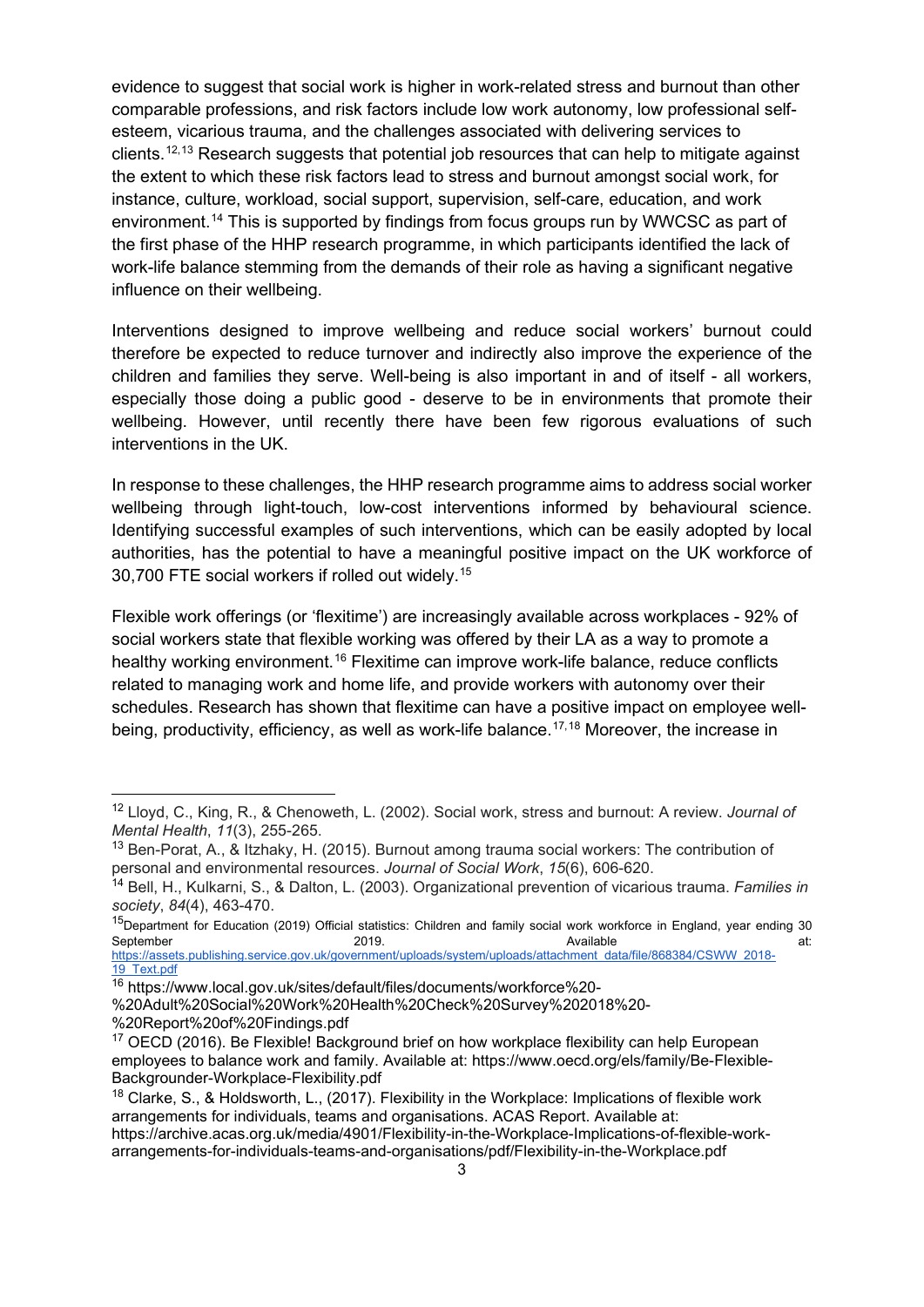autonomy over one's schedule offered by flexible work offerings can improve employees' sense of work-life balance, particularly for employees who are parents.<sup>[19](#page-3-0)</sup>

For the reasons outlined above, strict adherence to 'core' working hours is not always realistic in social work. Flexitime can therefore provide the opportunity for staff to take back time worked over their contracted hours, allowing them to work and manage their time more efficiently in the hope that this can improve their work-life balance and benefit their wellbeing.

### **Pilot Context**

While there are many examples of flexible working offerings, we focus on a policy which allows staff to compress their contracted working hours into 4-day weeks or 9-day fortnights, allowing longer periods of leisure time and, we hypothesise, improved sense of autonomy and work-life balance.

Two local authorities are included in the evaluation. In Stockport, a flexible working policy has been in place for many years and a high proportion of staff choose to work 4-day weeks or 9-day fortnights. In Croydon, the flexitime policy will be offered to staff in three teams in Children's Services to coincide with the evaluation.

Using qualitative data collected through interviews, this study aims to gather evidence of promise that flexitime might positively influence staff's perceptions of work-life balance, autonomy and productivity. We will examine facilitators or barriers to uptake of flexitime, making use of data collection in Croydon where the intervention will be newly implemented, and where a survey will also be conducted to understand levels of uptake and adherence to the intervention. In Croydon, we will also collect administrative data to understand changes in participants' performance over the course of the pilot.

In the absence of a comparison group, we do not attempt to attribute causation to the intervention, but rather to understand how it is perceived by staff members and managers to be effective in impacting their sense of work-life balance, autonomy and productivity. This pilot data could be used to inform future work in this area, in particular around developing and implementing a randomised controlled trial to establish causality in the relationship between flexitime and social workers' overall wellbeing.

<span id="page-3-0"></span> $19$  Tausig, M., & Fenwick, R. (2001). Unbinding time: Alternate work schedules and work-life balance. Journal of family and economic issues, 22(2), 101-119.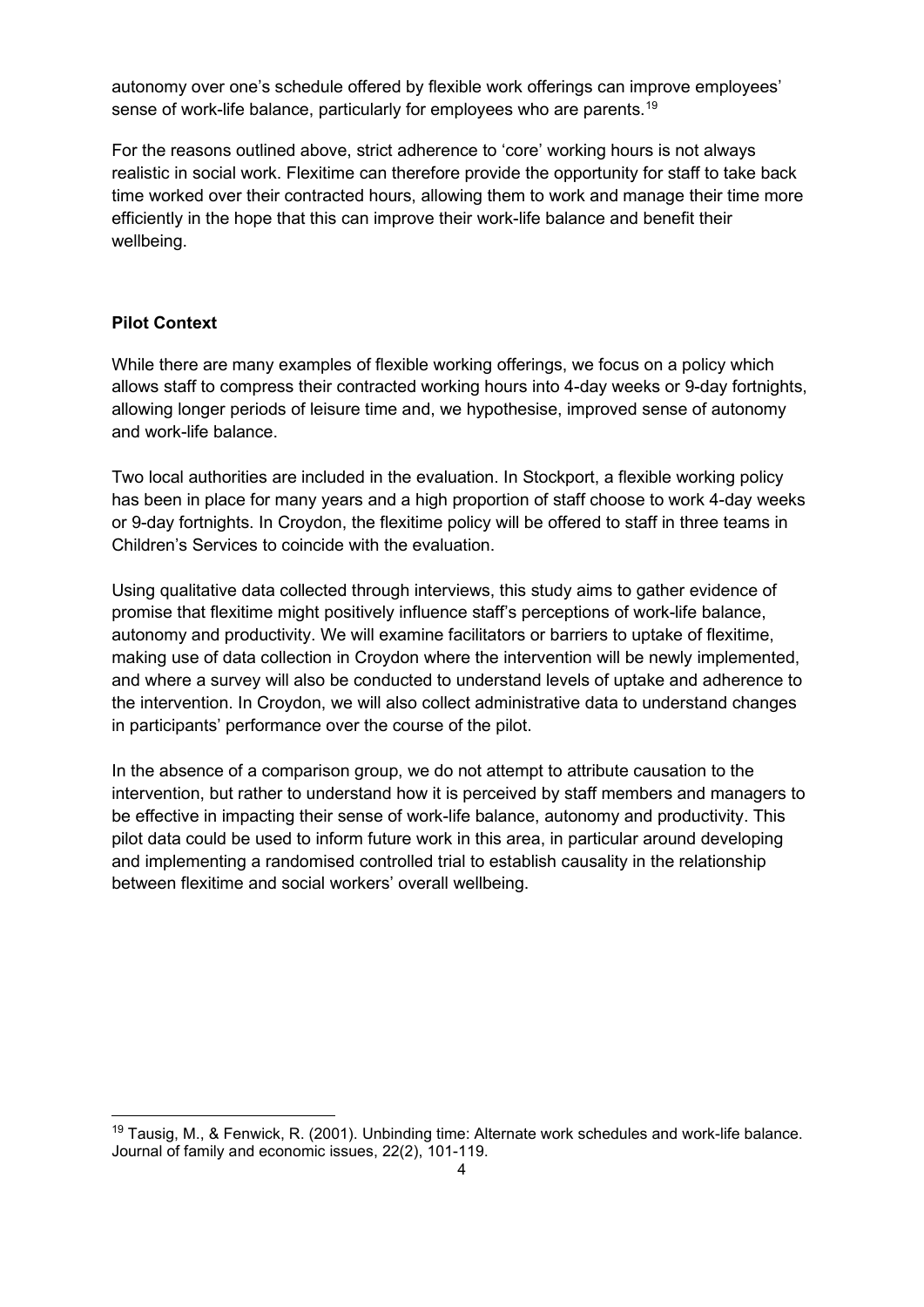#### **Intervention and Theory of Change**

#### **Intervention: What will be implemented?**

In Croydon, participants will have the option to compress their contracted working hours to either a 9-day fortnight or a 4-day week for the length of the pilot study, as agreed with their manager. Managers will be responsible for scheduling these additional non-working days across their teams, and also for coordinating with other teams to make arrangements for cover where required to ensure services continue to be delivered without disruption.

In Stockport, the policy already has high levels of uptake and a clear process exists for staff to apply to make use of flexitime, though informal processes between staff and manager have also been put in place more often during the Covid-19 pandemic as the need for flexible working increased. Usually, staff make a formal request to work compressed hours through HR and it is then the responsibility of the team manager to work with the individual to identify a suitable non-working day, taking into account other team members' pre-existing working patterns to ensure service delivery is not disrupted.

#### **Recipients: Who is taking part?**

In Croydon, the intervention is to be made available to social workers in three Child Protection teams. These teams each consist of one manager, one assistant manager and 6-7 social workers. In Stockport, flexitime has been established for several years and is taken up extensively across the local authority. Our sample therefore includes children's social workers in the three participating teams in Croydon, and all children's social workers in Stockport.

#### **Procedures: How will it be implemented?**

In Croydon, guidance for usage of flexitime practices will be circulated to participants and an information sheet will be circulated to team managers. These will be added as appendices to this document when they are developed with the local authority. Managers will also be invited to a group discussion to introduce the use of flexitime in the local authority and for them to ask any questions they have prior to roll-out of the intervention, which will inform the guidelines being sent out to their team.

#### **Location: Where will it be implemented?**

The intervention will be implemented in three teams in Croydon Children's Services, and across Children's Services in Stockport. Participants are likely to be working primarily away from their LA offices due to the Covid-19 pandemic. However, the final data collection will take place when a substantial proportion of staff have returned to some level of office working, to understand how their perceptions of flexitime respond to a change in working environment.

#### **Dosage: How often will it be implemented?**

The intervention will be available for participating social workers in the two LAs for the length of the pilot study (6 months). If office working has not returned by this time, the final qualitative data collection will be delayed until such time as it has.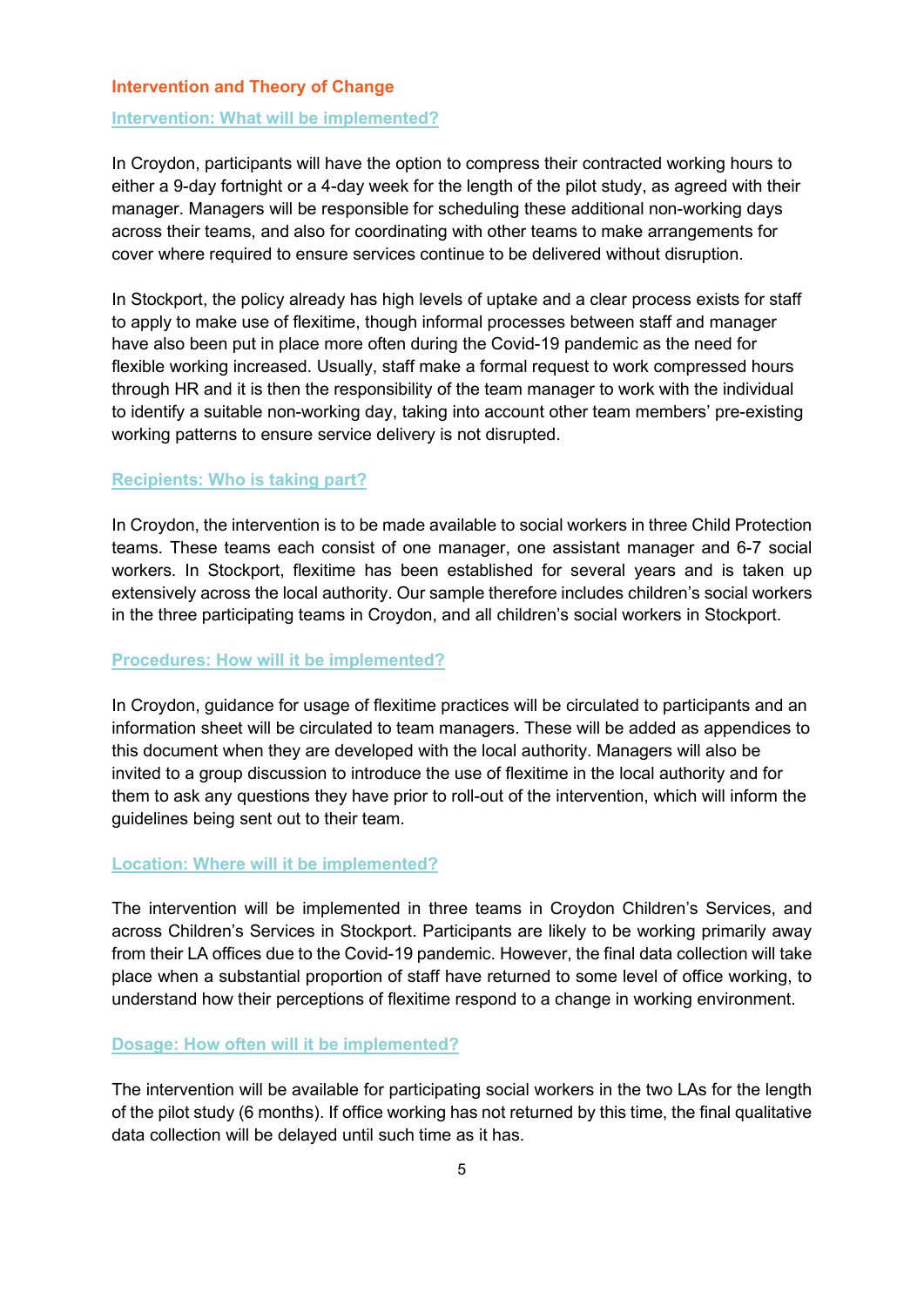#### **Logic Model**

#### Flexitime working programme: Logic Model

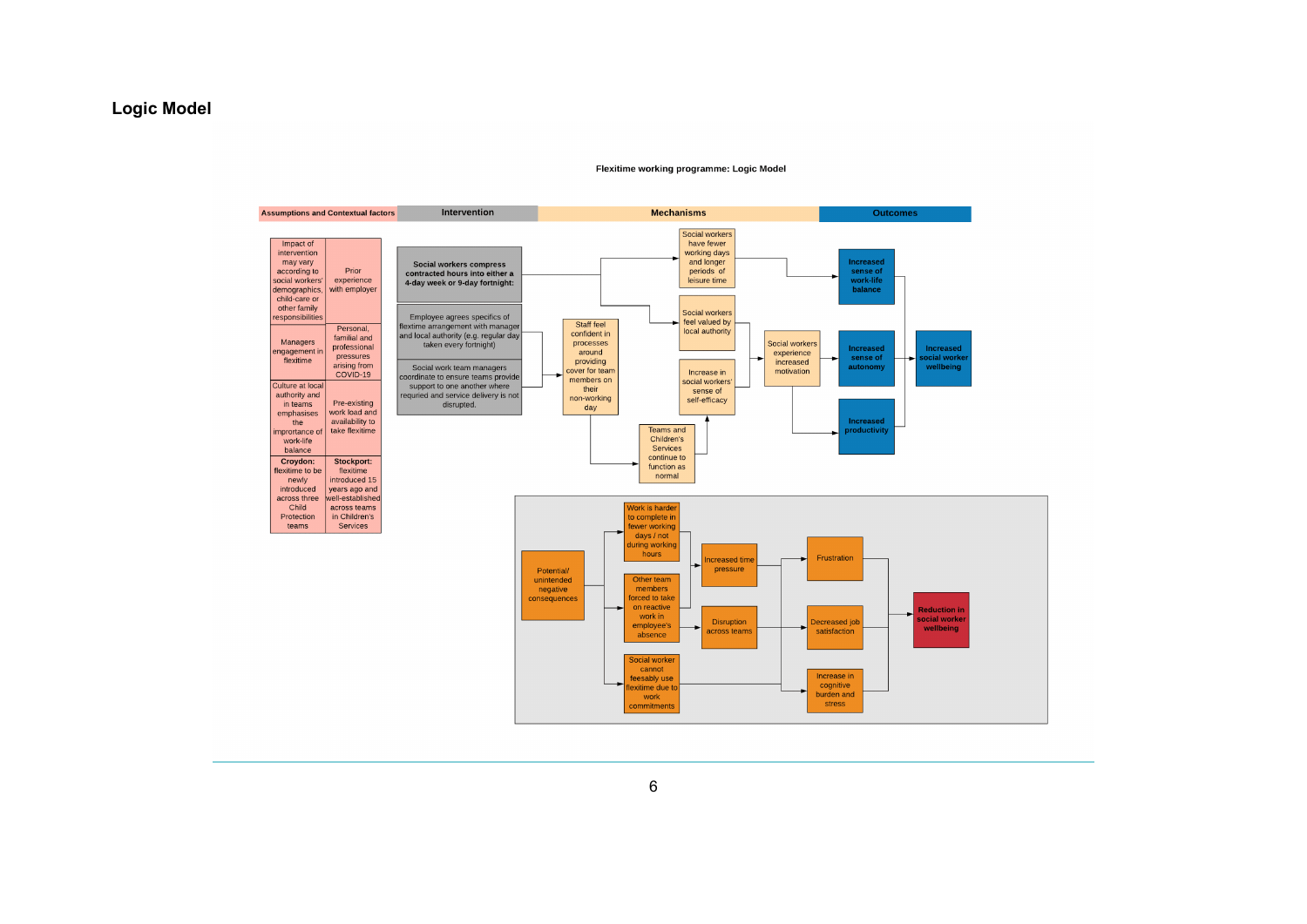#### **Pilot Evaluation Aims**

This research aims to support the social work profession by understanding how LAs might improve levels of employee wellbeing by offering a flexible working model (compressing their working hours into either a 9-day fortnight or 4-day week) to staff, with the rationale that this would increase their perceived autonomy over their work schedule, facilitate enhanced worklife balance and productivity. We will collect qualitative data through interviews in Stockport and Croydon at two and three time-points respectively, In Croydon, we will collect administrative data at three time-points and conduct one short survey (appendix D) three months after the launch of the intervention.

Interviews will be conducted with staff to understand whether there is any evidence of promise that the intervention has the potential to positively impact on social workers' sense of work-life balance, perceived autonomy and productivity levels, and to understand what facilitators and barriers there were to uptake of the intervention, both in Stockport where the intervention is already well-established, and in Croydon where it will be newly introduced. Interviews will also be conducted with managers to understand whether the intervention has any perceived impact on team members' productivity and performance. In Croydon, we will also collect administrative data to track whether there have been any changes in the proportion of participants' cases which are out of timescale, as a measure of performance, and a survey to understand levels of uptake and adherence to the intervention.

Using the data collected from this pilot study, we will disseminate a report on our findings, outlining when and how flexitime can be deployed successfully across the workforce. This initial pilot data may also be used to inform future work in this area - if evidence of promise is found a large-scale Randomised Controlled Trial (RCT) may be conducted to understand the impact of this intervention on social workers' sense of work-life balance, autonomy, productivity and overall subjective wellbeing.

The research questions and methods are outlined below. We anticipate launching the pilot in local authorities in March 2021 and reporting results of the trial in August 2021. We will also publish an updated report with findings from endline data collection, to be scheduled for when a substantial proportion of social workers have returned to some level of office working, with the aim to understand whether practitioners' perceptions of flexitime has changed after a long period of working from home.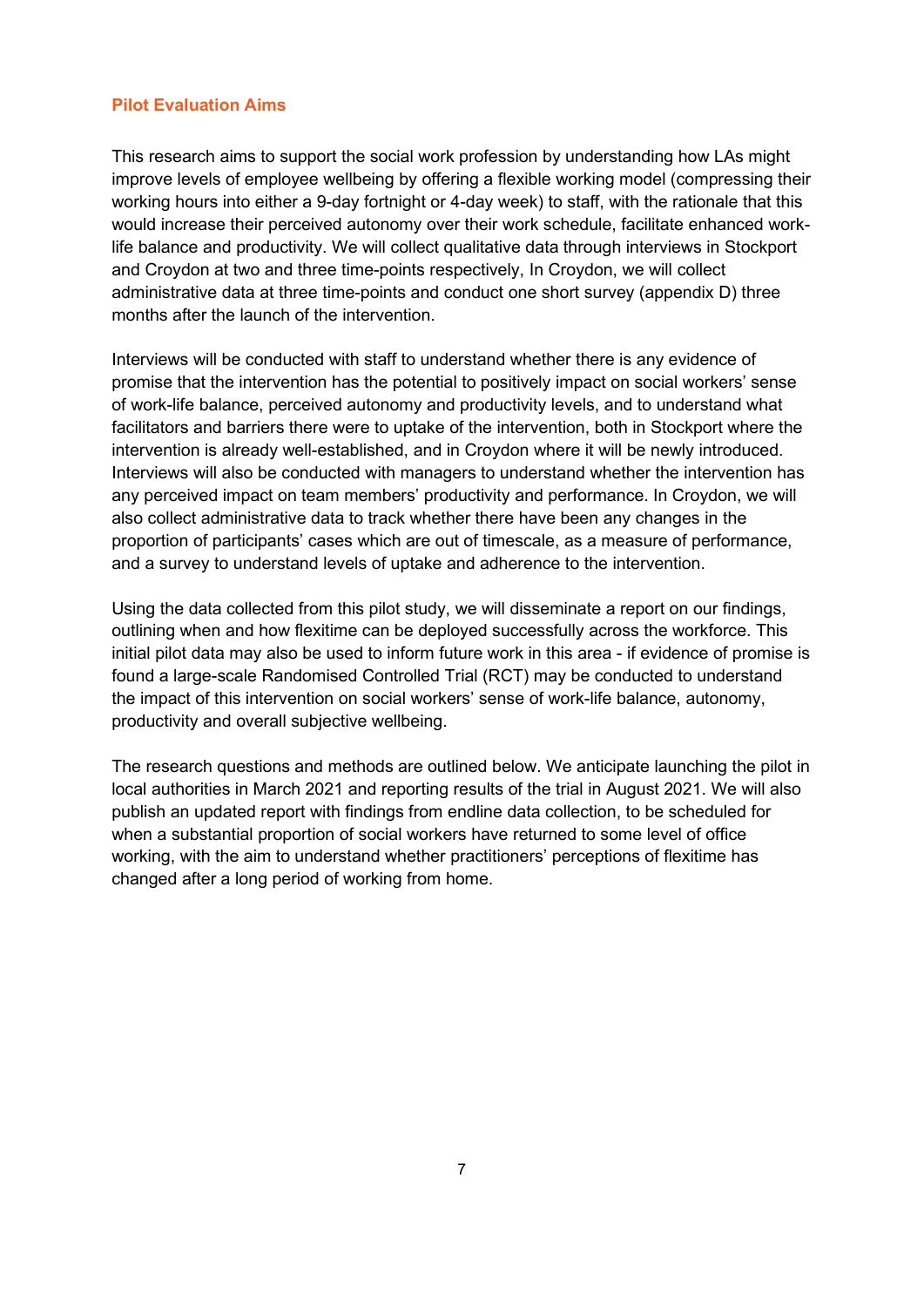### **Research questions**

The pilot will test three objectives using the following research questions:

#### **1. Evidence of feasibility**

a. Was the intervention implemented as intended (i.e. as set out in the logic model) and in what way does implementation vary (if at all)?

b. What are the contextual barriers and facilitators for delivery of the intervention, and are these accurately captured in the logic model?

c. Is the intervention acceptable to key stakeholders including managers and frontline practitioners?

#### **2. Evidence of promise**

a. What potential short- and long-term impacts of the intervention do stakeholders identify?

b. Do the percentage of case visit reports submitted on time change over the course of the pilot?

c. Do there appear to be any unintended consequences or negative effects of the intervention?

#### **3. Readiness for trial**

a. Are any changes needed to the theory, materials or procedures before rollout?

The pilot is not designed to provide a counterfactual, or powered to detect impact, so all evidence of potential outcomes will be exploratory only and cannot be used to draw firm conclusions about the effectiveness of the intervention.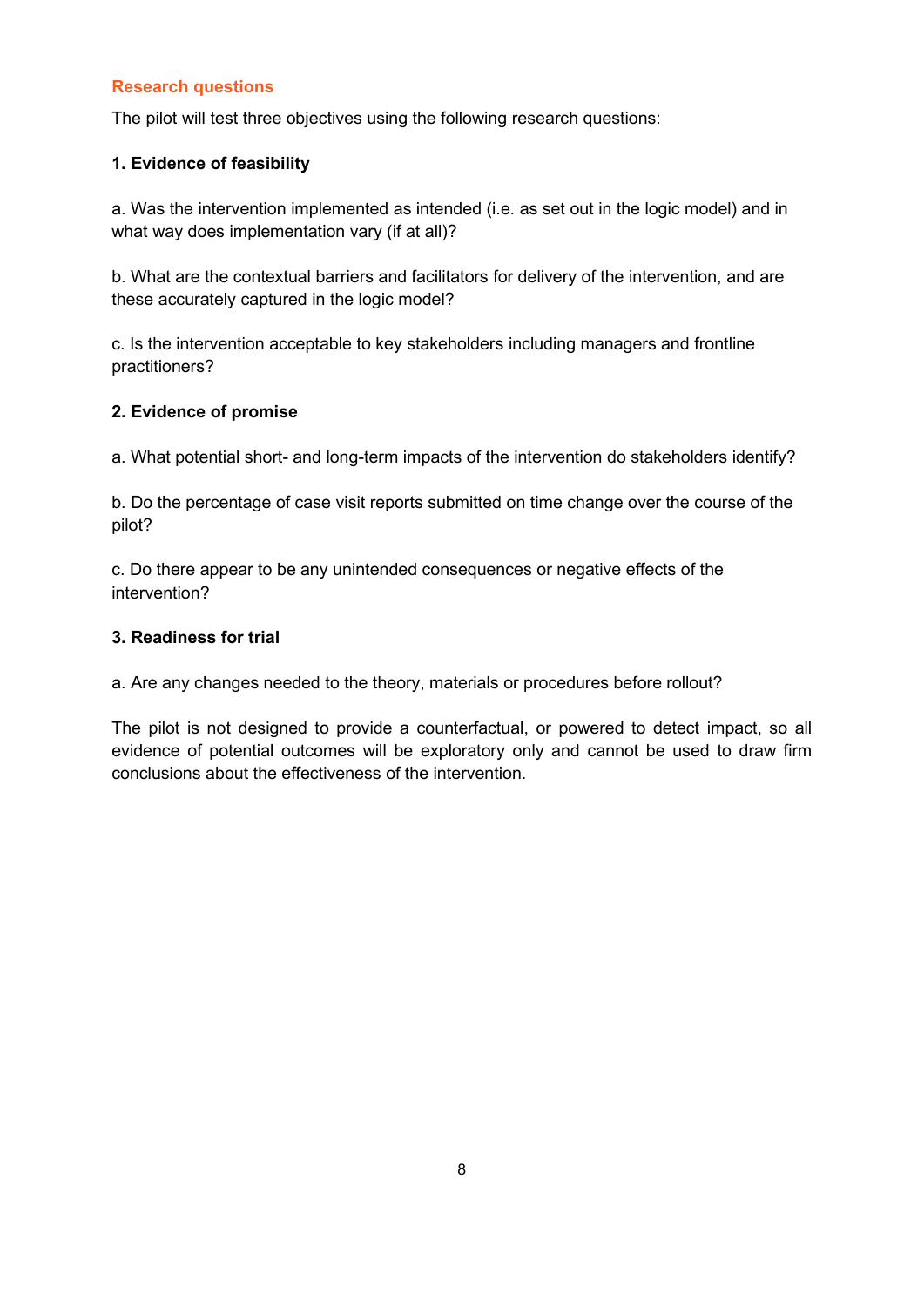#### **Outcomes**

The focus of the pilot evaluation is on understanding whether providing social workers with the option to compress their working hours might improve their perceived work-life balance, autonomy and productivity. We hypothesise that flexitime will allow staff to experience increased benefits from their leisure time, thereby positively influencing the mechanisms, as seen in the logic model above. The perceived impact of flexitime on these mechanisms is evaluated through semi-structured interviews in both LAs and a short survey conducted with participants in Croydon. Administrative data will also be collected in Croydon to understand whether there has been any change in participants' visit write-ups onto their case management systems over time.

The table below sets out in more detail the plan for answering the proposed research questions. Quantitative indicators are included as pragmatic thresholds for success with respect to the mediators identified in the logic model.

| <b>Indicator</b>                                                                                                                                                                                                                                                                                                                                                                                                                                                                                                                                                        | <b>Method</b>                                                                          |
|-------------------------------------------------------------------------------------------------------------------------------------------------------------------------------------------------------------------------------------------------------------------------------------------------------------------------------------------------------------------------------------------------------------------------------------------------------------------------------------------------------------------------------------------------------------------------|----------------------------------------------------------------------------------------|
| Implementation                                                                                                                                                                                                                                                                                                                                                                                                                                                                                                                                                          |                                                                                        |
| Croydon:<br>If it was used by social workers, was it used<br>as expected? If not, how else was it used?<br>Did 30% of social workers take up one of the<br>flexible working offerings?<br>Of the social workers who took up the<br>flextime offer, what percentage used a 9-day<br>fortnight and what percentage used a 4-day<br>week?<br>What percentage of participants were still<br>using flexitime working consistently (at least<br>50% of planned uses in the past month) 3<br>months after it was made available?<br>What percentage of participants were still | <b>Interviews</b><br>Administrative<br>data                                            |
| 50% of planned uses in the past month) 6<br>months after it was made available?                                                                                                                                                                                                                                                                                                                                                                                                                                                                                         |                                                                                        |
|                                                                                                                                                                                                                                                                                                                                                                                                                                                                                                                                                                         | using flexitime working consistently (at least<br>Contextual barriers and facilitators |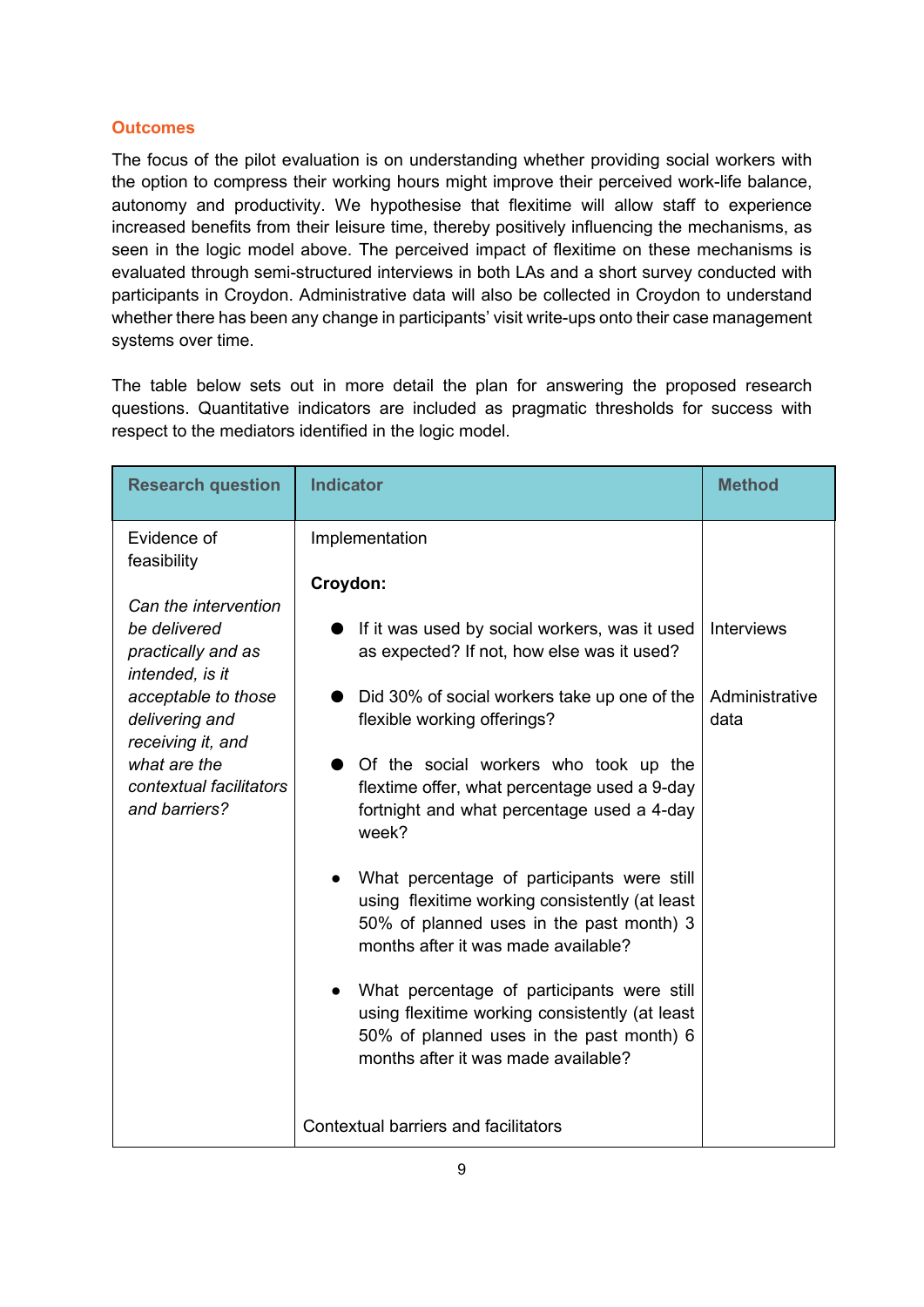| <b>Croydon &amp; Stockport:</b>                                                                                                                                             |                   |
|-----------------------------------------------------------------------------------------------------------------------------------------------------------------------------|-------------------|
| What barriers did staff who have not taken up<br>flexitime perceive to doing so?                                                                                            | <b>Interviews</b> |
| For those staff who have taken up flexitime,<br>$\bullet$<br>what barriers do they perceive in making<br>best use of it? What has made it easier?                           |                   |
| supported by their<br>How<br>did<br>manager<br>participants feel if they wanted to take up the<br>flexitime offer? What support did managers<br>feel they provided, if any? |                   |
| What are the staff's understanding of the<br>policy and their entitlements regarding it?                                                                                    |                   |
| What was staff / managers' understanding of<br>the rationale of the flexitime offer, and how it<br>might be useful in increasing staff work-life<br>balance?                |                   |
| Did team members of those who took up the<br>flexitime offer, but who didn't themselves,<br>experience any additional challenges?                                           |                   |
| How easy did social workers find it to agree<br>flexitime<br>their<br>arrangements with<br>their<br>manager?                                                                |                   |
| How easy did managers find it to agree their<br>flexitime arrangements with members of their<br>team?                                                                       |                   |
| What challenges do managers and senior<br>leaders encounter in balancing the needs of<br>staff with effective service delivery?                                             |                   |
| Stockport:                                                                                                                                                                  |                   |
| What impact do participants feel COVID has<br>had on their use of flexitime?                                                                                                | <b>Interviews</b> |
| Acceptability                                                                                                                                                               |                   |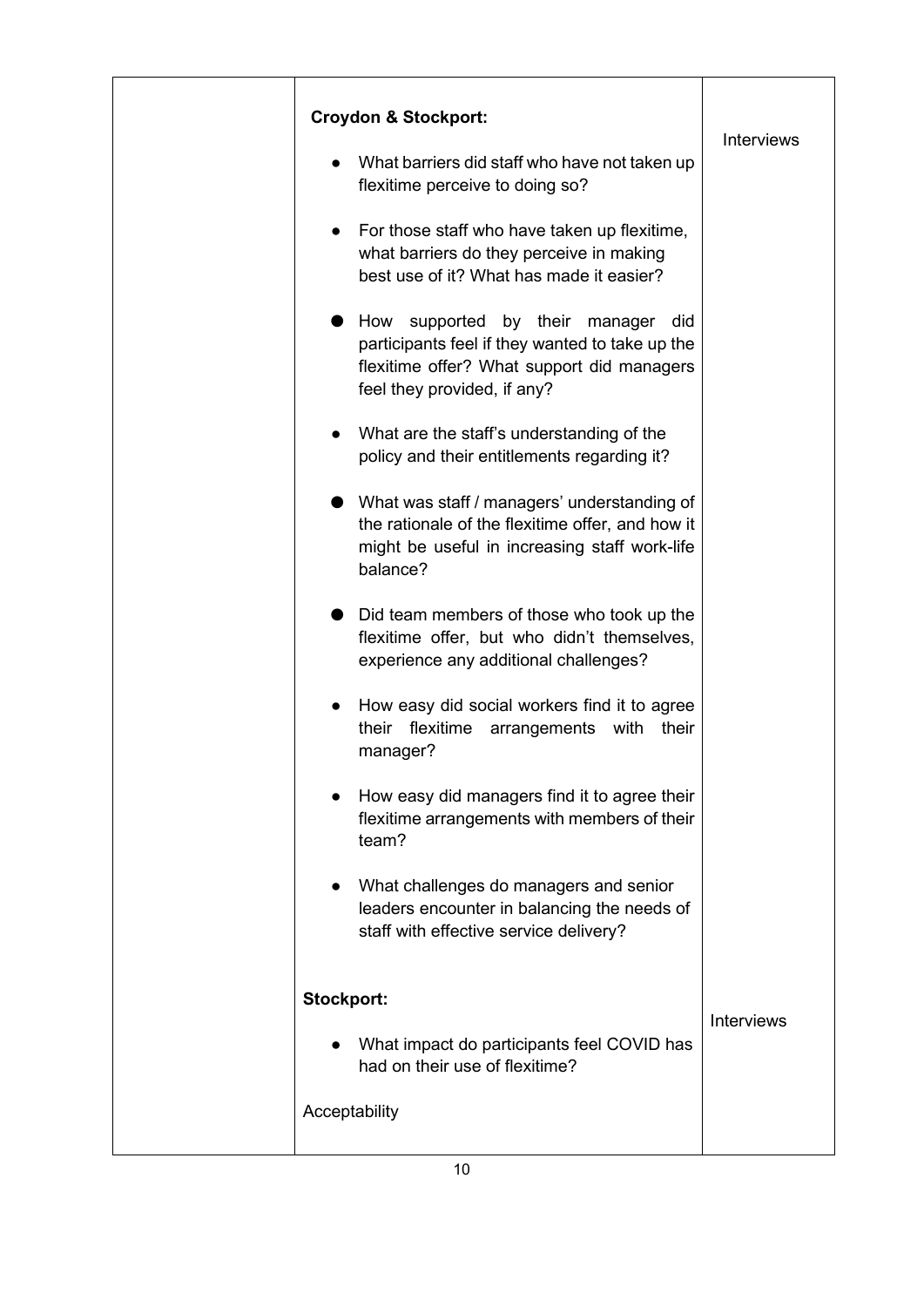|                                                                                                                                                   | <b>Croydon &amp; Stockport:</b>                                                                                                                                                                                    |                          |
|---------------------------------------------------------------------------------------------------------------------------------------------------|--------------------------------------------------------------------------------------------------------------------------------------------------------------------------------------------------------------------|--------------------------|
|                                                                                                                                                   | What are the staff's views of how well the<br>process operates for teams working<br>together to support each other when team<br>members are using flexitime?                                                       | Interviews and<br>survey |
| Evidence of promise                                                                                                                               | Impact                                                                                                                                                                                                             |                          |
| What evidence is<br>there that the<br>intervention<br>mechanism operates<br>as expected and that<br>it can have a positive<br>impact on outcomes? | Croydon:<br>What change was there in the proportion of<br>participants' case visit write-ups which were<br>submitted within the expected timescale<br>before and after the introduction of the<br>intervention?    | Administrative<br>data   |
|                                                                                                                                                   | <b>Croydon &amp; Stockport:</b>                                                                                                                                                                                    |                          |
|                                                                                                                                                   | How did social workers who took up some<br>form of flexitime feel it impacted their work-<br>life balance? What were managers' views of<br>the impact?                                                             | Interviews and<br>survey |
|                                                                                                                                                   | How did social workers who took up flexitime<br>feel it impacted their ability to complete their<br>work tasks to the standard they did before?<br>What were managers' views of the impact?                        |                          |
|                                                                                                                                                   | How did social workers who took up flexitime<br>feel it impacted their sense of autonomy?<br>What were managers' views of the impact?                                                                              |                          |
|                                                                                                                                                   | How did social workers who took up<br>flexitime feel the intervention impacted any<br>other outcomes they identified?                                                                                              | <b>Interviews</b>        |
|                                                                                                                                                   | What were managers' views on the impact<br>of flexitime on their team's service delivery?                                                                                                                          |                          |
|                                                                                                                                                   | What are service leaders' views on the<br>impact of flexitime on organisational culture<br>(e.g. sense of trust and organisational<br>support perceived by team members as a<br>result of the flexitime offering)? |                          |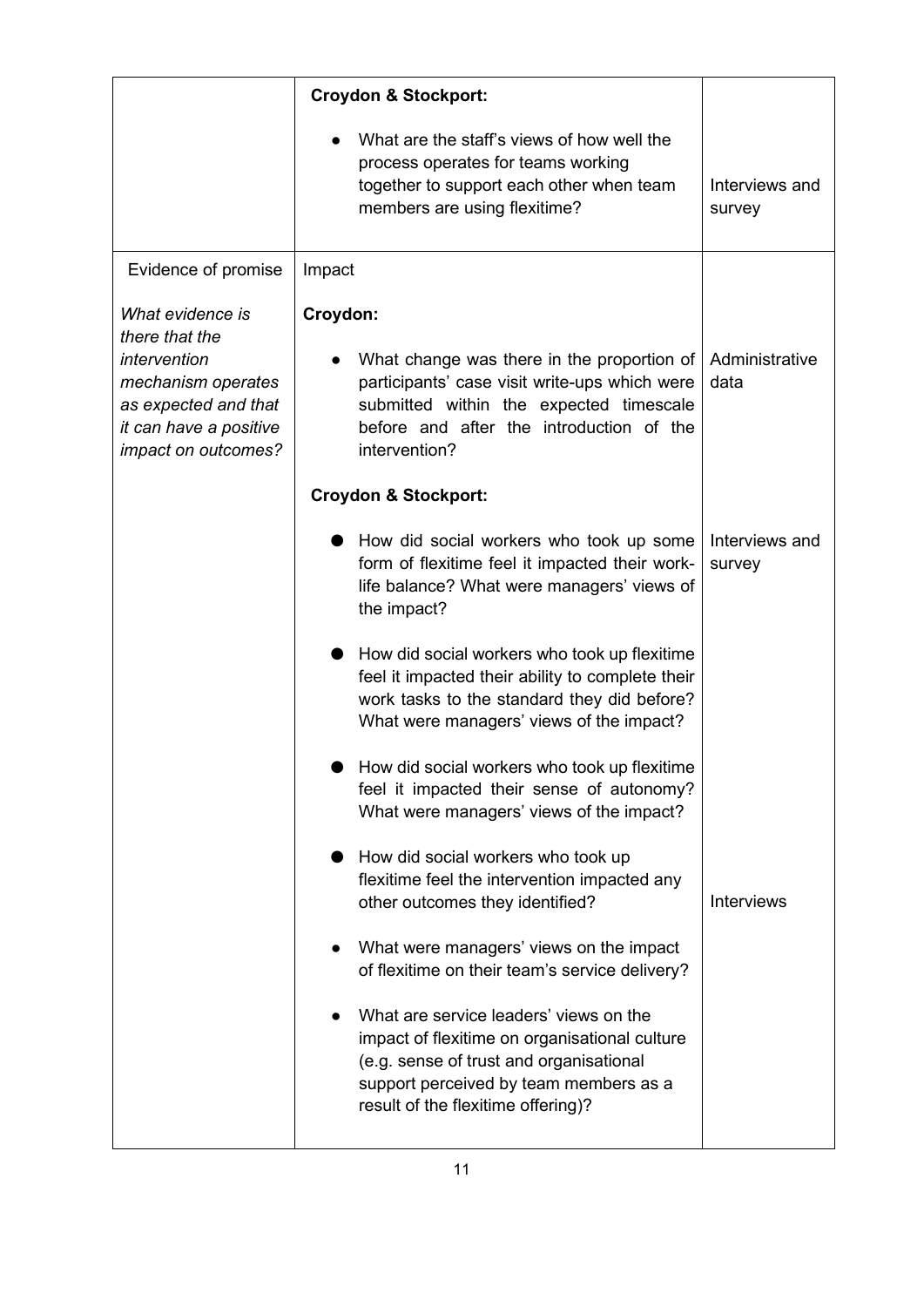|                                                                                                                                                          | <b>Mechanisms</b>                                                                                                                                                                   |                          |
|----------------------------------------------------------------------------------------------------------------------------------------------------------|-------------------------------------------------------------------------------------------------------------------------------------------------------------------------------------|--------------------------|
|                                                                                                                                                          | How did social workers who took up some<br>form of flexitime feel it impacted their leisure<br>time away from work?                                                                 | Interviews and<br>survey |
|                                                                                                                                                          | How did social workers who took up flexitime<br>feel flexitime impacted their motivation at<br>work? What were managers' views of the<br>impact?                                    |                          |
|                                                                                                                                                          | <b>Unintended consequences</b>                                                                                                                                                      |                          |
|                                                                                                                                                          | Did social workers who took up flexitime feel<br>flexitime negatively impacted their sense of<br>time-pressure while they were at work? What<br>were managers' views of the impact? | <b>Interviews</b>        |
|                                                                                                                                                          | How did social workers who took up flexitime<br>feel it negatively impacted the quality of their<br>work? What were managers' views of the<br>impact?                               |                          |
|                                                                                                                                                          | Did team members who took up flexitime feel<br>there was any disruption to their work?                                                                                              |                          |
|                                                                                                                                                          | Did team members of those who took up<br>flexitime, but who didn't themselves, feel<br>there was any disruption to their work?                                                      |                          |
|                                                                                                                                                          | Did team managers feel there was any<br>disruption to their teams work?                                                                                                             |                          |
| Readiness for trial<br>How consistently can<br>the intervention be<br>delivered and is the<br>programme<br>sufficiently codified to<br>operate at scale? | Description of any changes to the theory,<br>materials or procedures that would support<br>rollout                                                                                  | <b>Interviews</b>        |
|                                                                                                                                                          |                                                                                                                                                                                     |                          |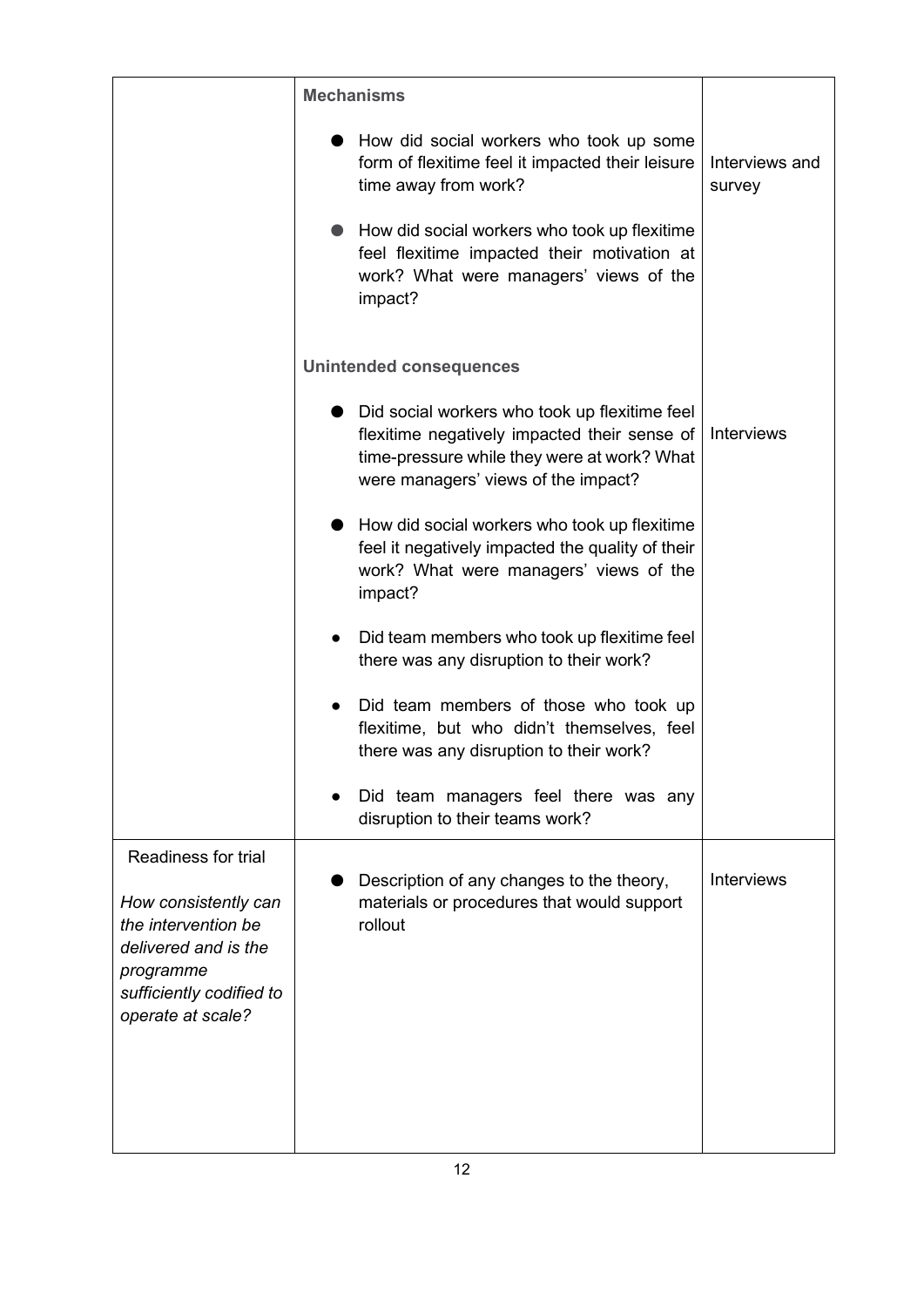#### **Methods**

#### **Sample selection and recruitment**

Initial recruitment of LAs took place in July and August 2020 with a public call for LAs who were interested in implementing innovative flexible working policies, or who had already done so. It should be noted that this may decrease the external validity of the work, as participating LAs may have expended more time in making the interventions work or had more enthusiastic senior leadership teams, meaning that the transferability of any findings may not extend to LAs without these features.

In order to identify, select, make contact with and provide information to interview participants, we will ask managers to reach out to team members on our behalf to participate in interviews. Where possible, these participants will be different at each time-point. Our LA key contact will be briefed on the importance of interviews during pre-intervention discussions and will be asked to help us to encourage their team members to engage and attend where possible. We will also ask our LA contact to select a diverse range of participants where possible (rather than including only members from similar backgrounds, e.g. tenure, ethnicity, sociodemographic background) so that we can cover a broad range of experiences across teams.

In Croydon, the survey (appendix D) will be distributed by an appointed gatekeeper - likely the project lead in that LA - via email, and participants will be directed to the Privacy Notice (appendix B) published on our website.

Participants will be provided with an information sheet (appendix A) and consent form (appendix C) and will have the opportunity to speak with a researcher to ask questions. Consent will be recorded by the researcher at the start of the interview if the consent form is not signed beforehand.

#### **Data collection**

#### **Interviews**

Semi-structured individual interviews will be undertaken with the following stakeholders:

- A. **Team Managers**
- B. **Frontline Practitioners**
- **C. Service Leaders** (Stockport only)

Interviews will be carried out virtually using online conferencing tools (e.g. Zoom).

As flexitime is already implemented in Stockport but will be newly introduced in Croydon, data collection schedules will differ between LAs: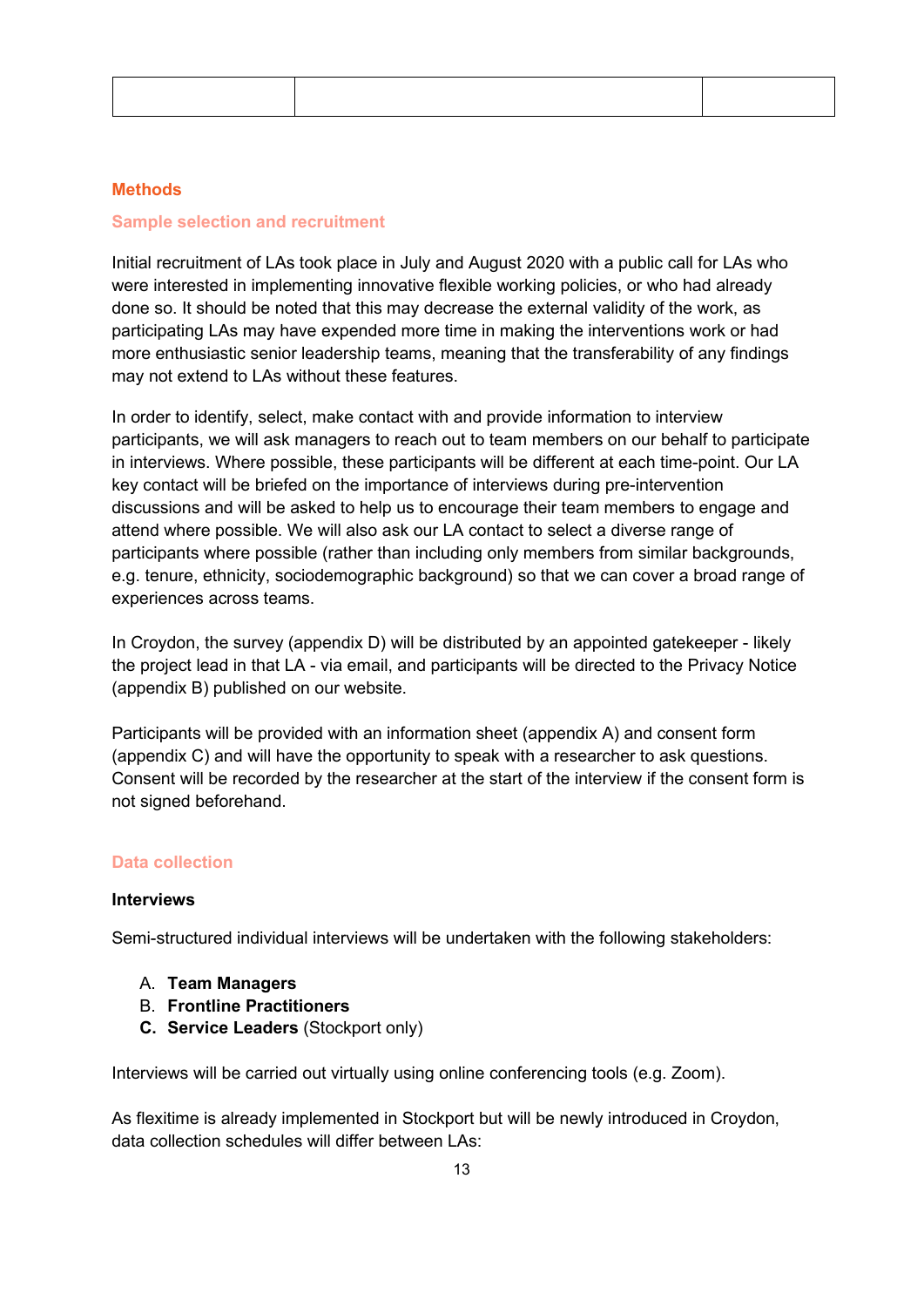### **Croydon:**

- **Baseline:** Before intervention launch, to understand current practice and attitudes towards flexitime working options; staff perceptions of their current work-life balance and the prospect of a flexible working offering for their team; and team manager plans for creating a system for cover between teams implementing flexitime.
- **Interim;** roughly three months after flexitime is introduced. Aim to more fully understand staff perceptions of impact on their life-work balance, wellbeing and productivity; to understand any perceived barriers from team members who have not taken up flexible working; and any negative impact of team members doing so.
- **End;** roughly six months after the launch of the intervention, or when social workers have returned to some level of office working (where all or most social workers are working from LA offices at least once a week), to understand whether their use of and perceptions of flexitime have changed in a different working environment.

#### **Stockport:**

- **Interim;** to understand staff's views on the current processes around using flexitime, how the Covid-19 pandemic has impacted this, and the views of both practitioners and senior management on the impact of the policy on the LA more widely.
- **End;** the aim of the second round of data collection is to understand whether a return to some level of office working after a long period of working from home has changed practitioners' perceptions of flexitime.

#### **Survey data**

We will administer one online survey (appendix D) to participants in Croydon via the survey platform Qualtrics to understand their uptake and adherence to the intervention, and also their perceptions of its impact on their work-life balance, motivation, sense of autonomy and productivity. This will be conducted three months after the launch of the intervention, and will be live for around 3 weeks.

#### **Administrative data**

We will also collect data in Croydon indicating the proportion of notes from case visits submitted by social workers on local authorities' systems within the expected time of 48 hours. This performance indicator is reviewed weekly by managers, who receive a breakdown of write-ups and care plans which are still outstanding. We will also measure take-up of the intervention via administrative data.

Administrative data will be provided by Croydon at three time-points; at baseline, and at 3 and 6 months after launch of the intervention.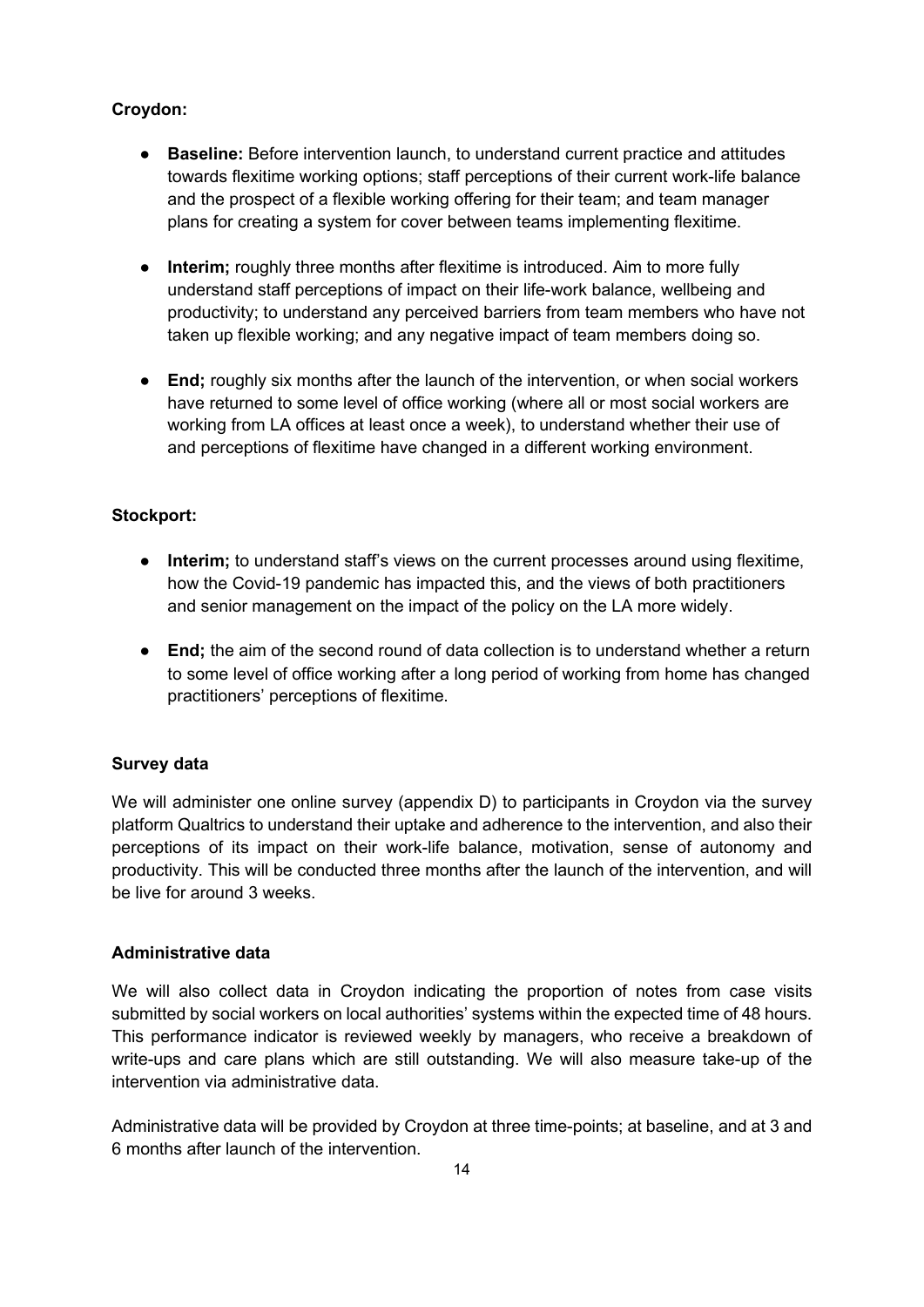| <b>Data Collection Method</b>           | <b>Sample</b>                                                                                                                                                                         | <b>Collection</b><br><b>Timeline</b> |
|-----------------------------------------|---------------------------------------------------------------------------------------------------------------------------------------------------------------------------------------|--------------------------------------|
| Croydon                                 |                                                                                                                                                                                       |                                      |
| Baseline qualitative data collection    | 2x interviews with team<br>managers<br>4x interviews with those<br>who have chosen to<br>take up flexitime<br>2x interviews with those<br>who have not chosen to<br>take up flexitime | <b>March 2021</b>                    |
| Baseline administrative data collection | All practitioners in 3<br>$\bullet$<br>participating teams                                                                                                                            | March 2021                           |
| Interim qualitative data collection     | 2x interviews with team<br>managers<br>4x interviews for users<br>of flexitime<br>2x interviews with those<br>who have not chosen to<br>take up flexitime                             | <b>July 2021</b>                     |
| Interim administrative data collection  | All practitioners in 3<br>participating teams                                                                                                                                         | <b>June 2021</b>                     |
| Survey data collection                  | All practitioners in 3<br>participating teams                                                                                                                                         | <b>July 2021</b>                     |
| Endline administrative data collection  | All practitioners in 3<br>participating teams                                                                                                                                         | September<br>2021                    |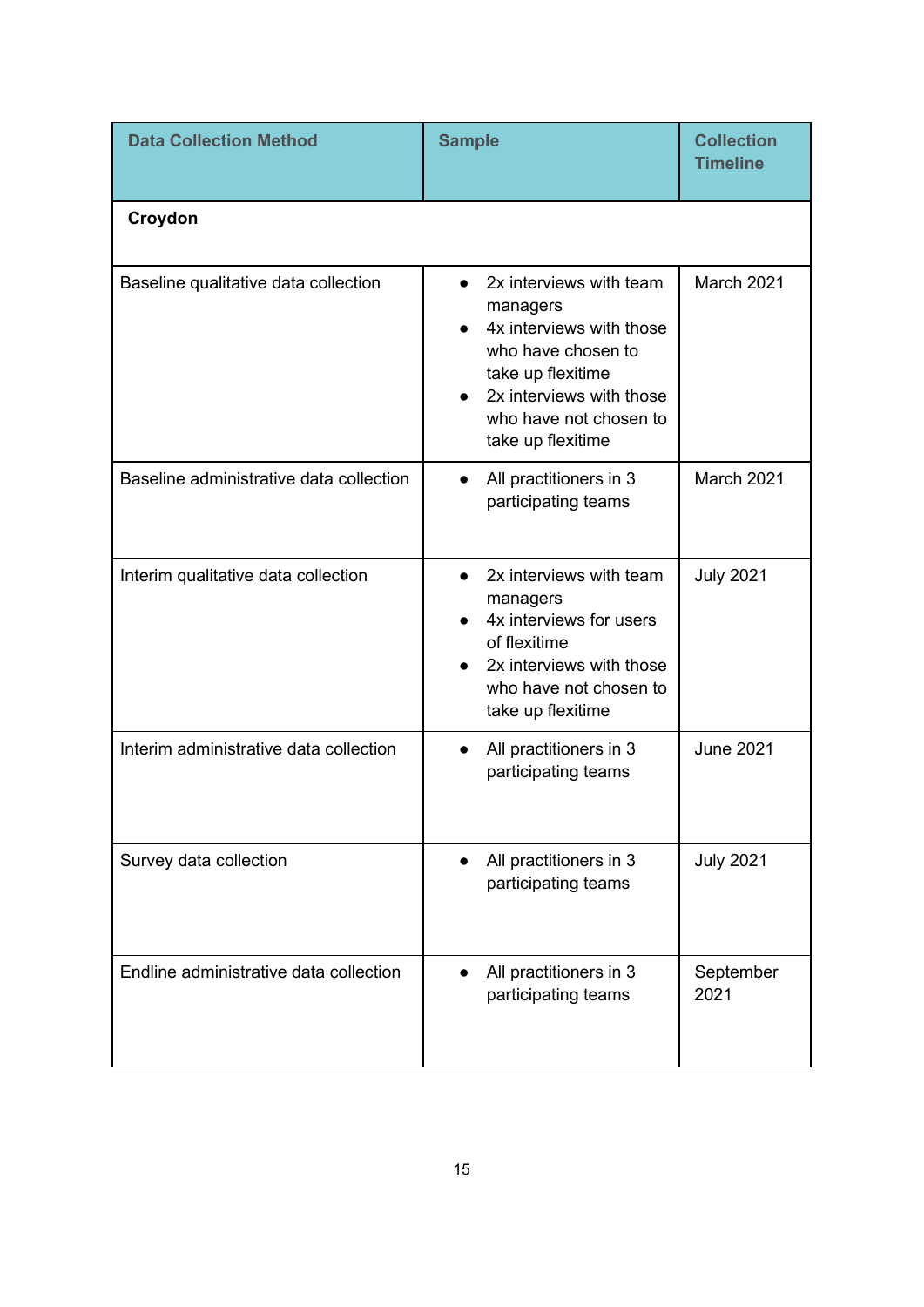| Endline qualitative data collection | 2x interviews with users<br>of flexitime<br>1x interview with those<br>who have not chosen to<br>take up flexitime<br>1x interviews with team<br>managers                                                                                                                                                                                                               | November<br>2021 |
|-------------------------------------|-------------------------------------------------------------------------------------------------------------------------------------------------------------------------------------------------------------------------------------------------------------------------------------------------------------------------------------------------------------------------|------------------|
| <b>Stockport</b>                    |                                                                                                                                                                                                                                                                                                                                                                         |                  |
| Interim qualitative data collection | 2x interviews with team<br>managers<br>4x interviews for long-<br>term users of flexitime<br>2x interviews with those<br>who have not chosen to<br>take up flexitime<br>2x interviews with those<br>who have taken up<br>flexitime in the past 6<br>months<br>2x interviews with<br>service leaders (1x<br>locality service leader,<br>1x speciality service<br>leader) | March 2021       |
| Endline qualitative data collection | 2x interviews with users<br>$\bullet$<br>of flexitime<br>2x interviews with social<br>workers who have taken<br>up flexitime in the past 2<br>months                                                                                                                                                                                                                    | November<br>2021 |

#### **Analysis**

### **Interviews**

Responses from interviews will be recorded via Zoom and stored securely on the encrypted laptop of a member of the research team for virtual meetings. These recordings will then be transcribed by members of the research team. We will conduct thematic analysis using NVivo. Analysis will involve labelling the data with descriptive codes, and looking for themes that capture patterns, consistencies and inconsistencies in the data provided across different time-points and respondents that might address our research questions.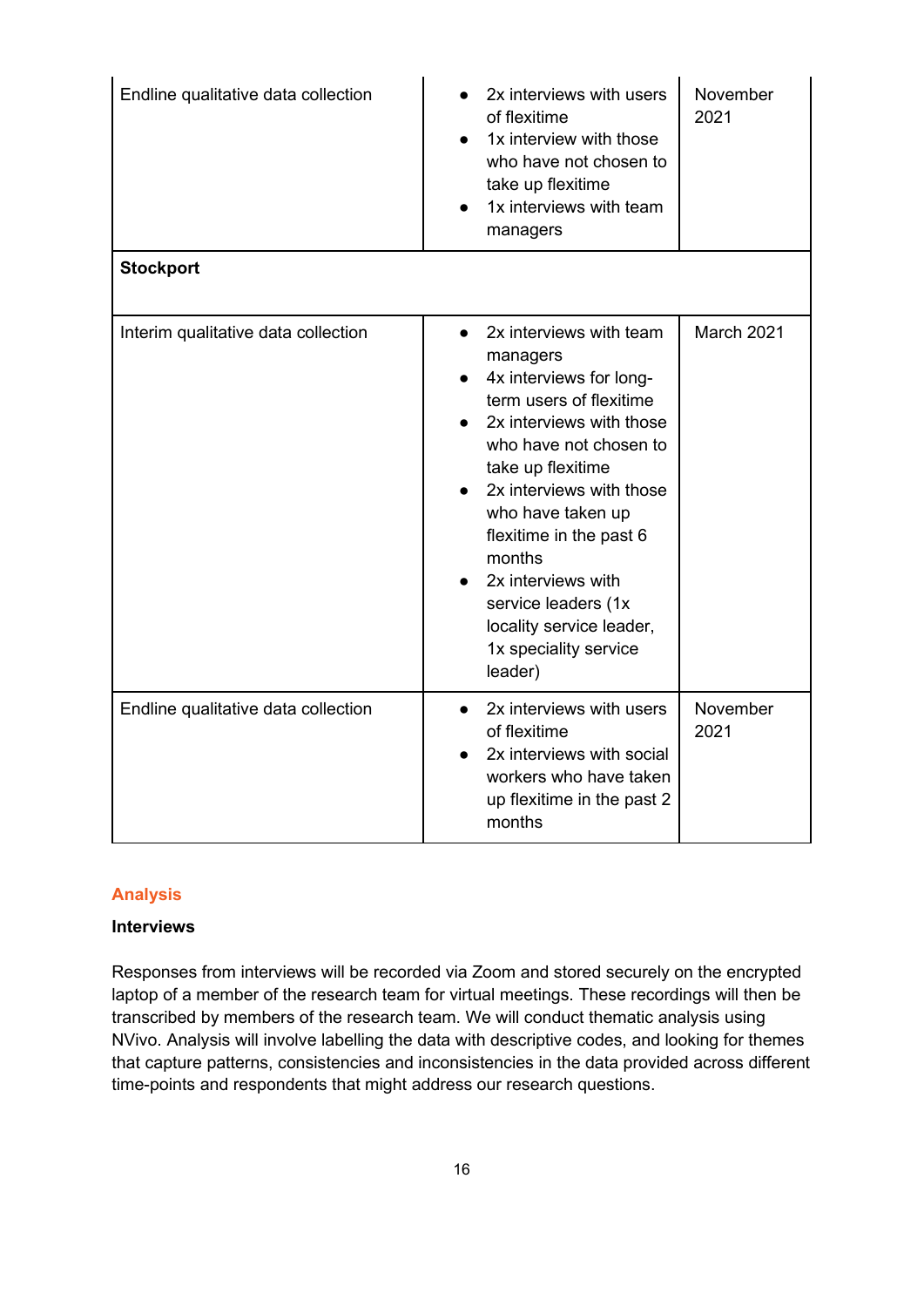As we have focused research questions, we will use a deductive approach to thematic analysis, whereby our approach to the coding and analysing the data will be driven by the research questions. Though we will also attempt to identify and understand any unanticipated mechanisms or outcomes as a result of the intervention.

### **Survey data**

Quantitative survey data will be collected in Croydon three months after the introduction of the intervention. The results will be reported descriptively to understand participants' perceptions of the impact of the intervention on the outcomes identified in our logic model. As the total possible sample size in Croydon is small, this data will not be compared to a baseline or to a separate control group, and the information will be used only as indicative evidence of promise.

#### **Administrative data**

In Croydon, we will report the percentage of participants' case visit reports which are submitted within 48 hours of a home visit both three and six months after the start of the pilot. We will compare these to the baseline rates for our participants and report differences. As we cannot rule out the possibility of any change in these rates being as a result of an exogenous factor this comparison should be considered as indicative evidence only of the intervention's promise.

### **Ethics**

The trial has received a full ethical review and approval from the University of East Anglia ethics committee.

Participation in the flexitime programme is on a voluntary basis. Participants who have opted in to the policy can withdraw from the programme at any time, and return to their former working patterns. This will be made clear in the policy documents created by Croydon as part of the launch of the intervention. Although the intervention requires some change to the working patterns of social workers and team members where the policy is to be newly introduced, and there is therefore some risk of minor disruption to services, participants and team managers will be mindful of this and will pause the intervention if the disruption persists. Further details are provided in the 'Risks and Mitigation' section below.

No children will be directly impacted by the intervention, though it is possible that there will be potential improvements to social worker wellbeing which could improve the quality of services being provided to children and families by the participating LAs.

| <b>Ethical Consideration</b> | <b>Mitigation</b> |
|------------------------------|-------------------|
|                              |                   |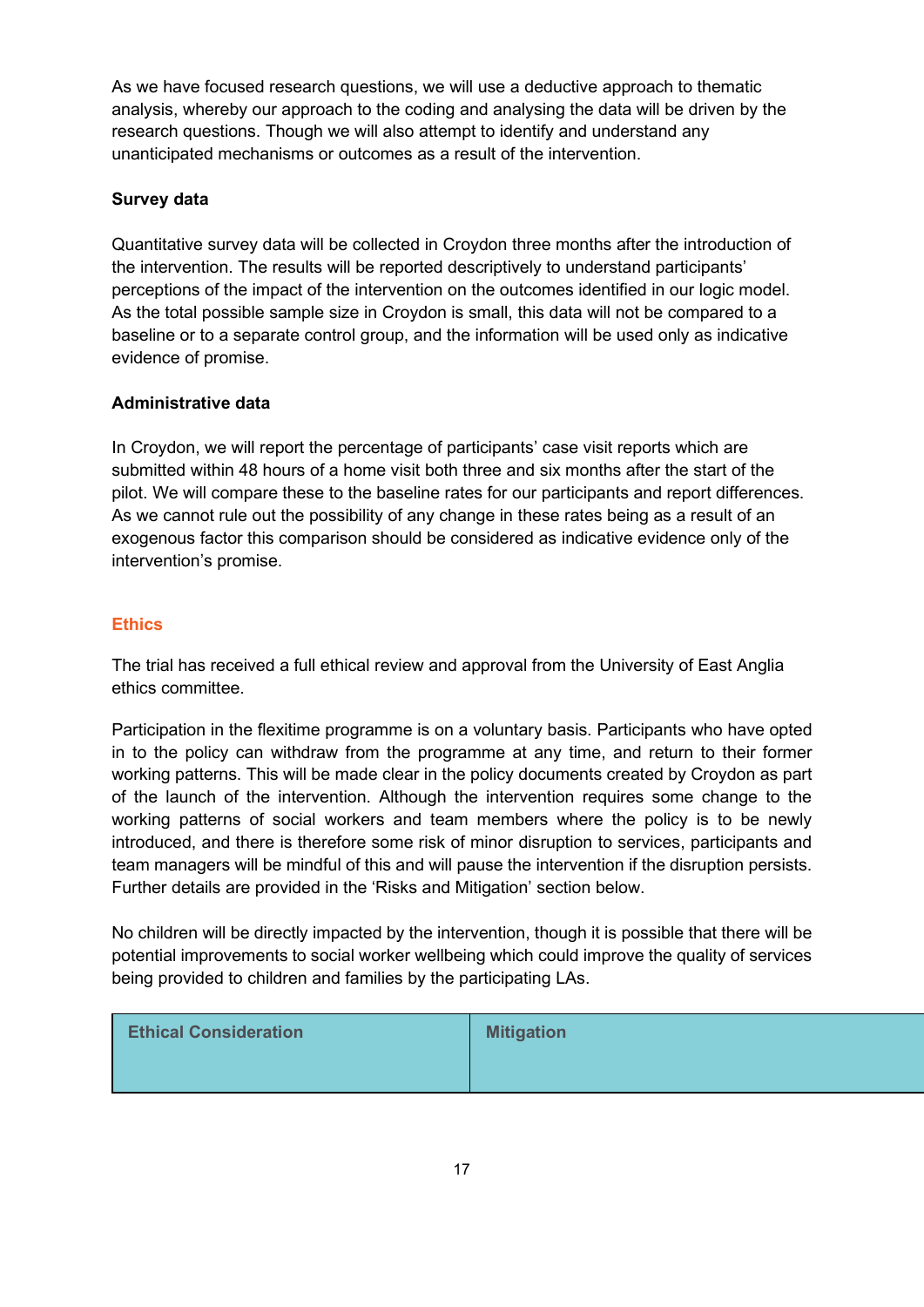| The introduction of flexitime in Croydon<br>causes disruption to service delivery in<br><b>Children's Services</b><br>that service delivery is not inhibited.<br>managers on how to utilise flexitime effectively.<br>not continue.<br>Social workers are forced to work<br>significantly longer hours on working days, or<br>are unable to protect their non-working day,<br>leading them to become more stressed and<br>unmotivated.<br>about making changes to their working patterns. | Personally identifiable information is sent<br>from LAs to WWCSC via administrative<br>data | LAs will be given clear instructions as to what data is neede<br>to anonymise all the data before handing over to the resear<br>(e.g. by only providing the raw administrative data correspo<br>unique codes without personal identifiers).                                                                                                                                                           |
|-------------------------------------------------------------------------------------------------------------------------------------------------------------------------------------------------------------------------------------------------------------------------------------------------------------------------------------------------------------------------------------------------------------------------------------------------------------------------------------------|---------------------------------------------------------------------------------------------|-------------------------------------------------------------------------------------------------------------------------------------------------------------------------------------------------------------------------------------------------------------------------------------------------------------------------------------------------------------------------------------------------------|
|                                                                                                                                                                                                                                                                                                                                                                                                                                                                                           |                                                                                             | Senior management will coordinate the introduction of flexit<br>the team managers of the three participating teams, to agre<br>introduce processes for teams to support and provide cove<br>Detailed guidance will also be provided to social workers ar<br>If any substantial disruption to services is recorded, team m<br>and participants will adjust their use of the policy to ensure           |
|                                                                                                                                                                                                                                                                                                                                                                                                                                                                                           |                                                                                             | It is possible that the adoption of flexitime will require some<br>on the part of social workers in the first few weeks after the<br>intervention launch in order for them to experience the bene<br>policy. However, adoption of flextime is voluntary and socia<br>will be free to revert to their previous practices at any time s<br>these challenges persist or should participants change their |

# **Registration**

The pilot protocol has been pre-registered the protocols on OSF (https://osf.io/t4ah5/).

### **Data Handling**

Data will be stored securely by WWCSC and destroyed two years after publication of the final evaluation report.

# **Data Protection**

Both we and the LA partners are data controllers (though we are not 'joint-controllers' of the data, which is a separate specification). This is because we are determining the purpose of the processing separately from the LA, and not under their instruction.

We will process personal data from three sources: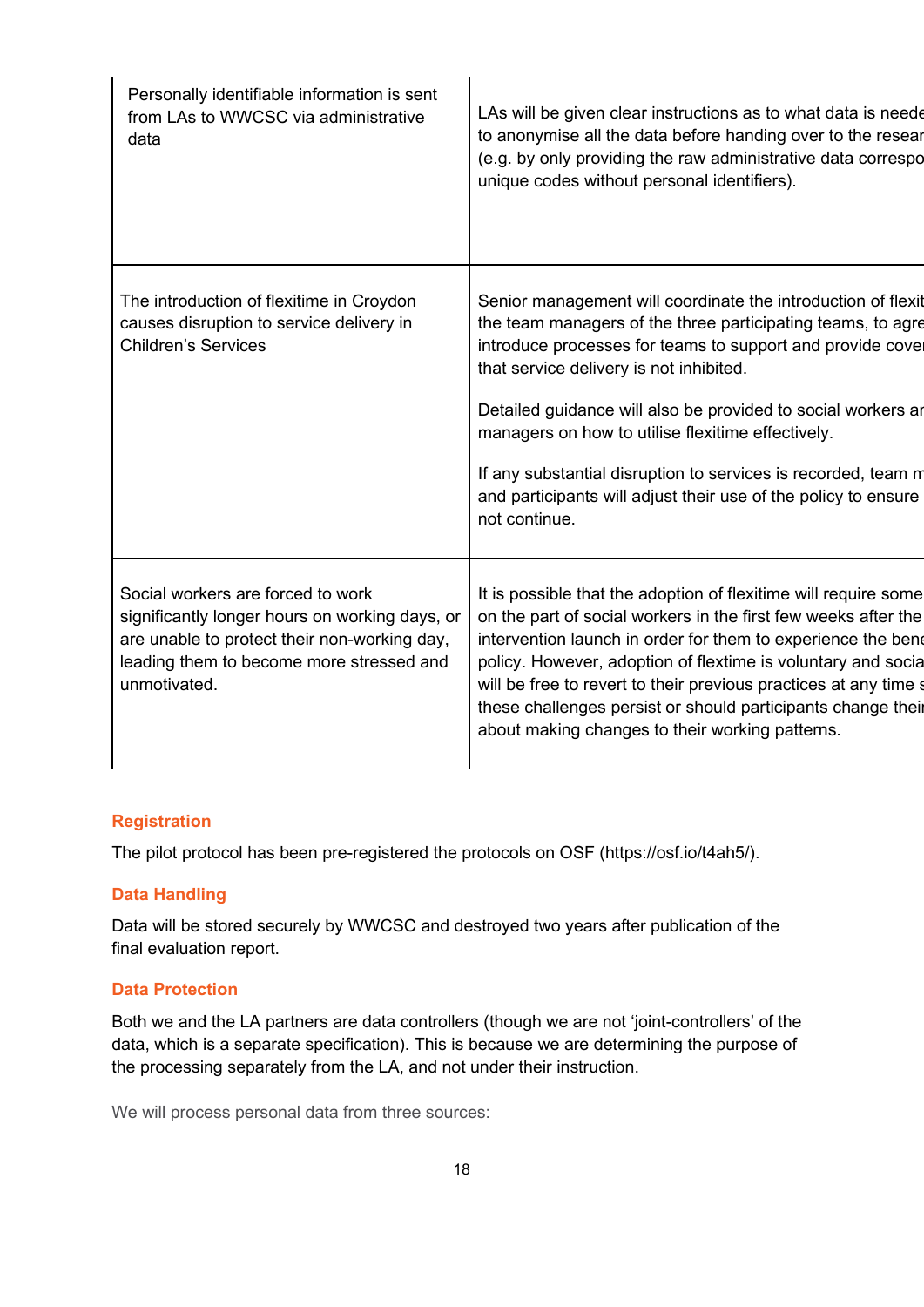#### **Administrative data:**

The project partner will be given instructions on how to populate a data spreadsheet that contains administrative data for all individuals included in the trial. This will include data report submissions (at baseline, 3-month and 6-month follow-up). The data will be pseudonymised, with LAs creating a meaningless identifier for each individual in the trial, which will facilitate linkage between administrative data-sets collected at each time point. Administrative data will only be shared outside of WWCSC on an aggregated (i.e. non-individual, summary-level) basis.

# *Survey data:*

Surveys will be completed by participants in Croydon at one time point, three months after the launch of the intervention. Individual-level survey responses will be accessible only by WWCSC (not the project partner). Survey data will only be shared outside of WWCSC on an aggregated (i.e. non-individual, summary-level) basis.

# *Interview data:*

Interviews will be conducted by WWCSC staff with participants. This will include data that will be stripped of any instant identifiers (e.g. names) but may be identifiable due to content contained within interview responses of participants. Steps will be taken to ensure that the individuals are not individually identifiable outside of WWCSC (e.g. in later reporting). WWCSC will not be conducting matching of interview data to survey or administrative data.

# **Principles of the GDPR**

This section is structured according to the guidance given by the Information Commissioner's Office, which "covers the General Data Protection Regulation (GDPR) as it applies in the UK, tailored by the Data Protection Act (DPA) [20](#page-18-0)18".<sup>20</sup>

#### Principle (a): Lawfulness, fairness and transparency

#### **Lawfulness:**

Both we (WWCSC) and the project partners (Croydon and Stockport Councils) are Data Controllers in common for all administrative data processed for this project. WWCSC decided to process the data and decided the purpose of the processing, what data should be collected and which individuals to collect data about. The administrative data was collected by the education providers. WWCSC is the sole Data Controller for all survey and interview/focus group data collected. The legal basis for WWCSC processing the data is legitimate interest.

Legitimate interest is a three part test:

<span id="page-18-0"></span> $20$  Information Commissioner's Office, Guide to the General Data Protection Regulation (GDPR). [https://ico.org.uk/for-organisations/guide-to-data-protection/guide-to-the-general-data-protection](https://ico.org.uk/for-organisations/guide-to-data-protection/guide-to-the-general-data-protection-regulation-gdpr/)[regulation-gdpr/](https://ico.org.uk/for-organisations/guide-to-data-protection/guide-to-the-general-data-protection-regulation-gdpr/)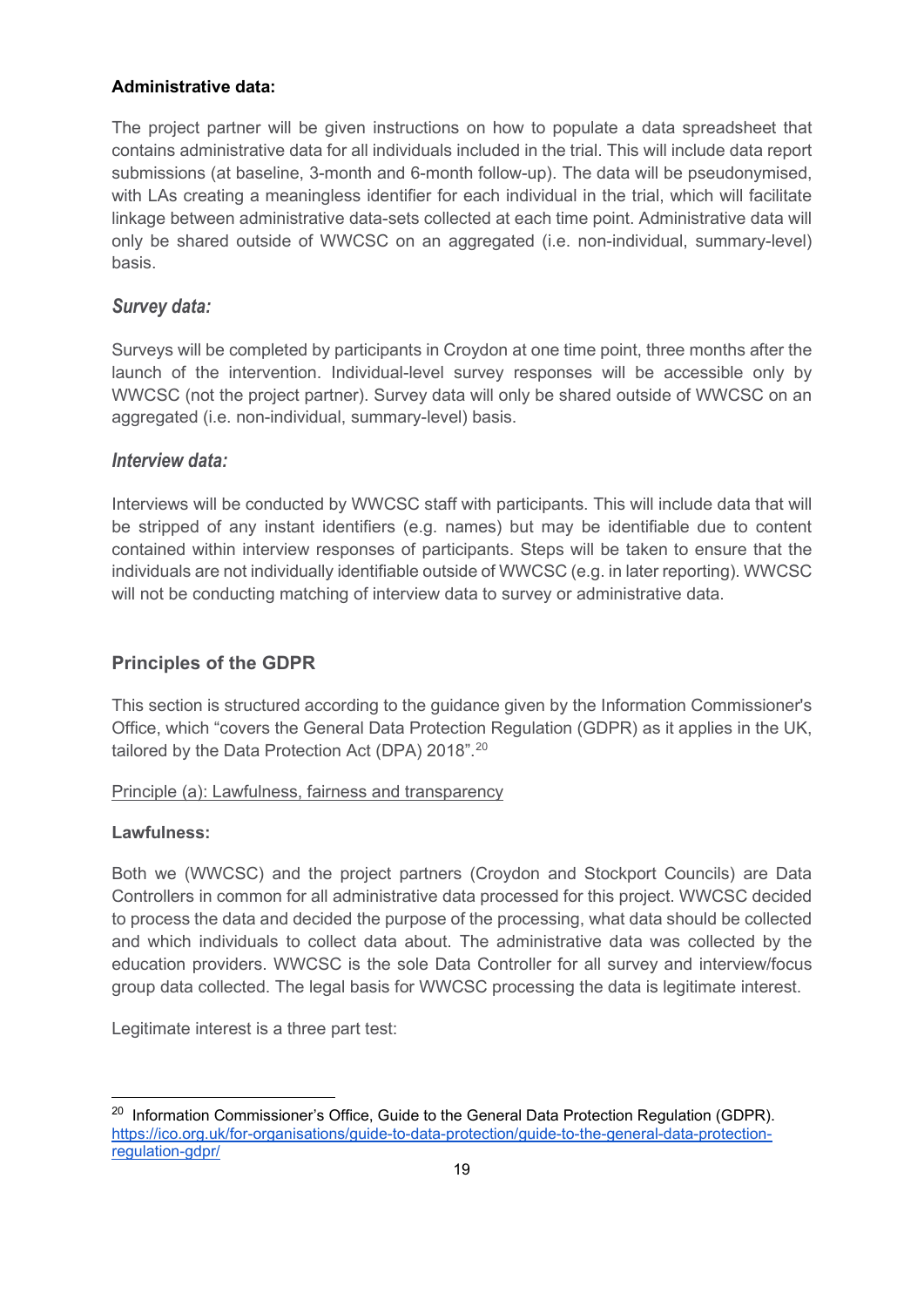1) Purpose test: are you pursuing a legitimate interest?

We are a research centre, whose purpose is to improve the evidence base in children's social care. We consider the processing of the data to be in our legitimate interests because it will enable us to produce research in this area, which will benefit local authorities, in particular senior leaders who make decisions about ways to improve social worker wellbeing.

2) Necessity test: is the processing necessary for that purpose?

The processing is necessary for the purpose because processing individual-level data allows us to conduct analysis which is better able to detect the impact of our interventions on staff wellbeing and productivity. This means that we are more likely to be able to provide meaningful research which can be used to inform practice, with downstream effects for children and families involved in statutory social care. If this processing cannot occur, it will mean that it is more difficult to plan future interventions to improve social workers' wellbeing, therefore social workers are more likely to rely on approaches to improve workplace wellbeing without rigorous evidence.

3) Balancing test: do the individuals' interests override the legitimate interest?

We have published a privacy notice on our website to give general notice of this processing, and a link to the privacy notice will be included in an email to participants. While the data is quite sensitive and includes special category data (wellbeing and associated measures are collected in our survey), we will not be using identifiable IDs and the data will be stored securely. We believe this processing falls within generally socially acceptable uses of this kind of data - it is scientific research in the public interest by a charity and for the benefit of social workers. Alongside the privacy notice, participants can decide to opt in to the research voluntarily. We therefore believe that the individuals' interests do not override our legitimate interest in this processing.

The legal basis for processing special category data is that it is necessary for archiving, scientific, historical research or statistical purposes (point (e) of section 10 of the DPA which refers to (j) (archiving, research and statistics) of Article 9(2) of the GDPR). The project meets condition (4) in Part 1 of Schedule 1:

(a) is necessary for archiving purposes, scientific or historical research purposes or statistical purposes.

This processing constitutes scientific research as it will be used to create evidence on predefined, specific hypotheses around what works to improve the wellbeing of frontline social workers practicing within children's services, in order to increase the knowledge base in this area. The special category data we are using is data concerning health, specifically wellbeing, and productivity. Not being able to understand rates of report submissions (which we use as a proxy for productivity) with our data limits the scientific value of this research because it is an objective administrative outcome that provides unbiased data on how our intervention might show potential impact on actual social worker behaviour, rather than simply relying on selfreport outcomes (i.e. survey).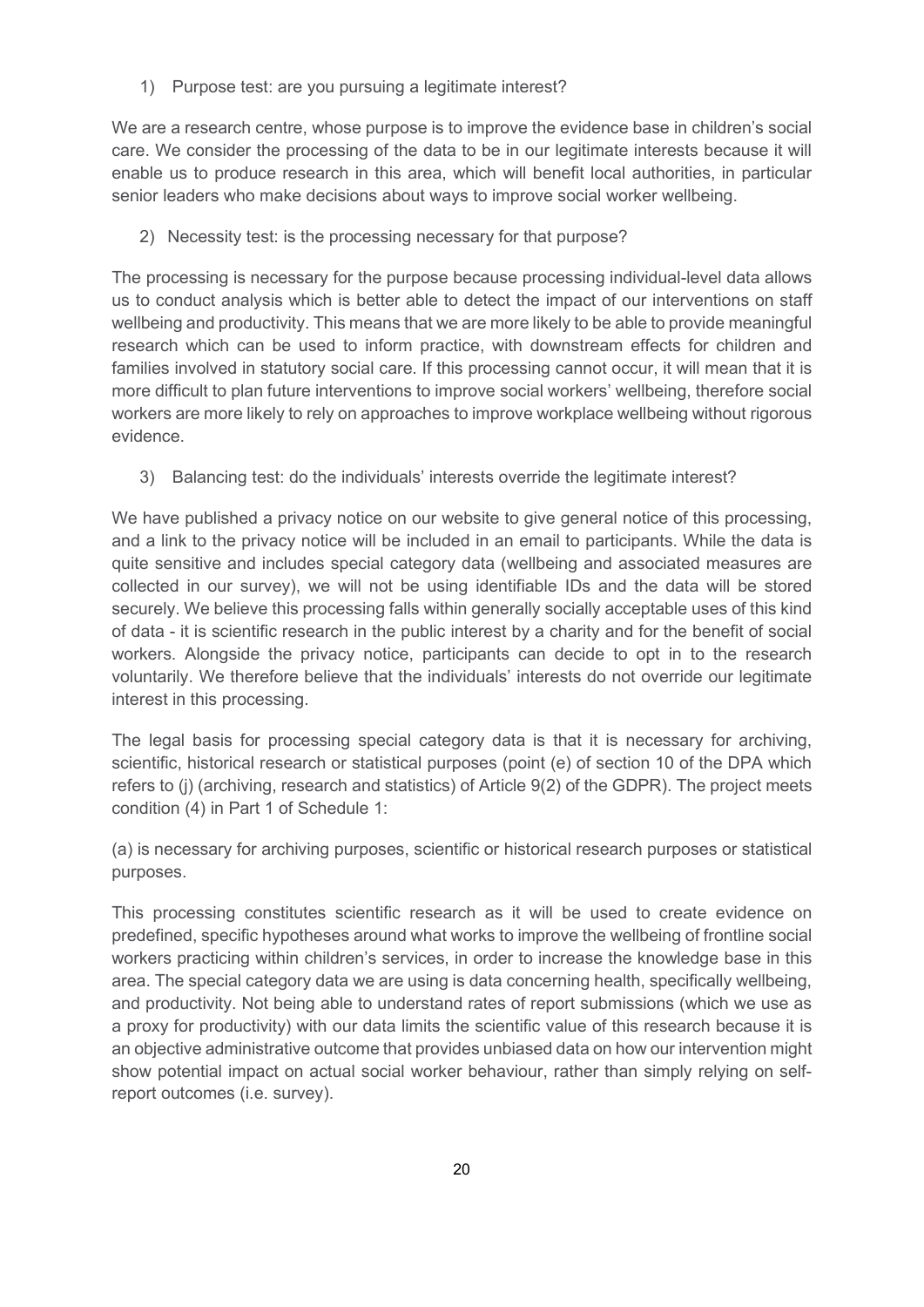(b) is carried out in accordance with Article 89(1) of the GDPR (as supplemented by section 19)

### Organisational and Technical Arrangements

"Those safeguards shall ensure that technical and organisational measures are in place in particular in order to ensure respect for the principle of data minimisation. Those measures may include pseudonymisation provided that those purposes can be fulfilled in that manner."

The data will be pseudo-anonymised, i.e. it can no longer be attributed to a specific data subject without the use of additional information. We are not requesting any 'instant identifiers' (e.g. name or address) or 'meaningful identifiers' (identifiers that allow linking to other datasets).

See "Organisational and technical arrangements".

### Safeguards (DPA 2018 Section 19)

In the UK, the requirements of Article 89(1) GDPR will not be met unless the provisions of Section 19 DPA 2018 are also complied with. We have no reason to believe that the research will cause damage or distress (and certainly not substantial damage or distress) to participating social workers. This analysis requires minimal participant time, and interventions are designed to improve the wellbeing of social workers. The processing and presentation of evidence is unlikely to have distressing effects because we protect against identification of the individual and also against statistical disclosure in reporting our findings (following the ONS standard rules outlined in the Approved Researcher training). The research is not being carried out for the purposes of measures or decisions with respect to a particular data subject but looks at the effects of the Happier, Healthier Professionals interventions on the workforce as a whole.

(c) is in the public interest.

The work is intended to contribute towards a research base in supporting the wellbeing of children and family social workers, which involves a substantial section of the public.

# **Fairness:**

ICO's guidance says fairness means "you should only handle personal data in ways that people would reasonably expect and not use it in ways that have unjustified adverse effects on them"[21](#page-20-0). This data is being used for statistical research to understand whether various workplace wellbeing interventions improve social workers' wellbeing and contribute towards improvements in public services. We believe that "the reasonable person" would find the use of data in this way acceptable.

# **Transparency:**

<span id="page-20-0"></span> $21$  1 Information Commissioner's Office. Principle (a): Lawfulness, fairness and transparency. https://ico.org.uk/for-organisations/guide-to-data-protection/guide-to-the-general-dataprotectionregulation-gdpr/principles/lawfulness-fairness-and-transparency/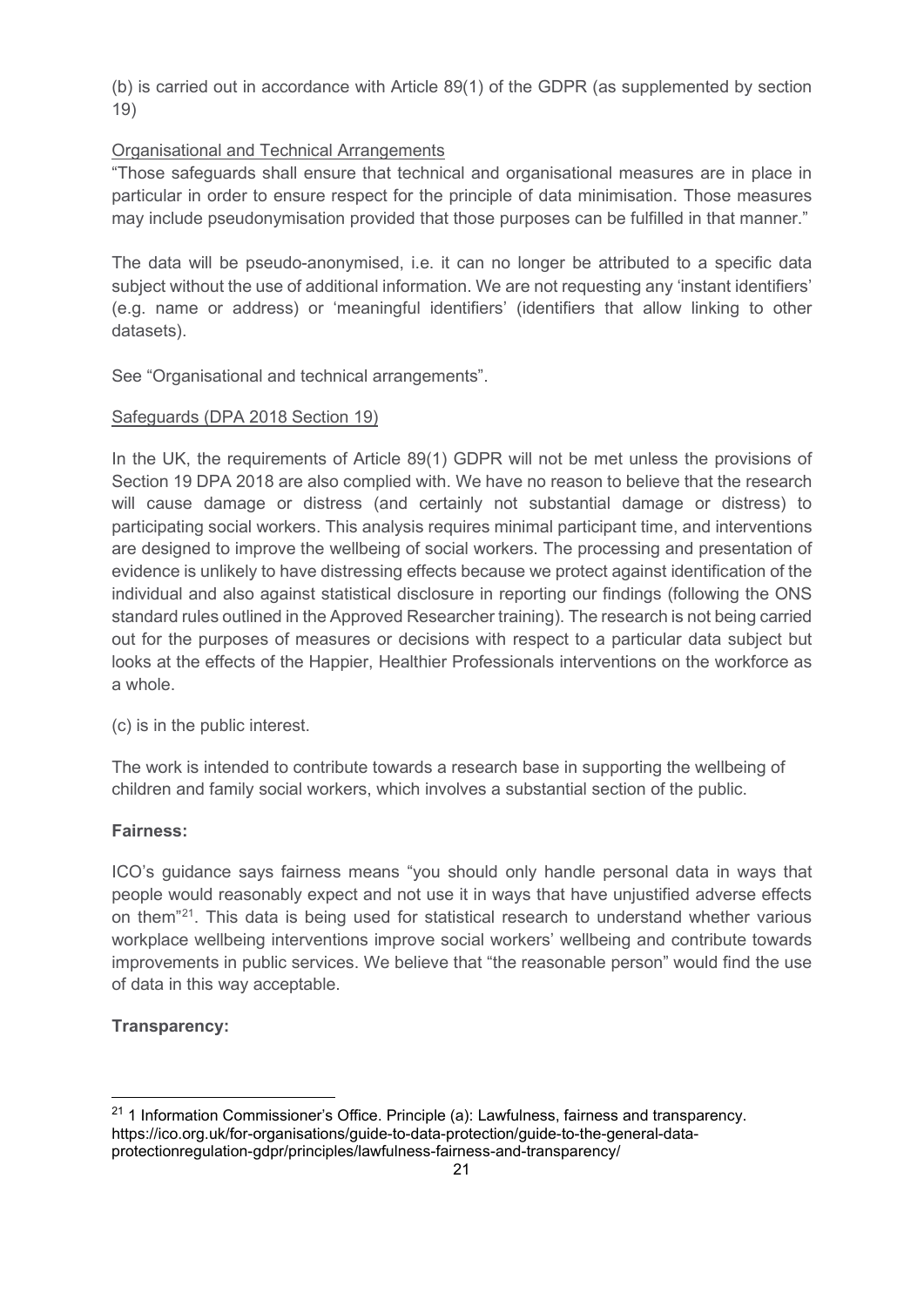This will be covered below in the section on 'the right to be informed' (below). We will ensure that privacy notices are written in clear and plain language.

#### Principle b): Purpose Limitation

This data will only be used to answer the research questions in this document, as part of a general purpose to increase the evidence base about how to improve social workers wellbeing (and associated measures) within the workplace. They will not be used for any other purpose, other than usual statistical checks to ensure the accuracy of the data.

#### Principle c): Data Minimisation

We will only collect or request data that is adequate, relevant and limited to what is necessary to fulfil the purpose of this project i.e. to deliver the intervention and to build the evidence base on social worker's workplace wellbeing. The data requested or collected will be individual-level data. The individual-level data are sourced from the project partner's administrative datasets, survey data we collect from participants, and interview data we collect from participants.

Individual-level variables:

- Outcome measures which are necessary to measure whether the Healthier Happier Professionals intervention was successful;
- Other individual-level variables which we expect to influence the outcomes (e.g. prior sickness absence rates, rates of report submissions), or are necessary for the delivery of the intervention. Not being able to include these variables limits the scientific value of this research because they are likely moderators of social workers' wellbeing.

#### Principle d): Accuracy

The project partner will spend time cleaning the administrative data so that it is suitable for data return to WWCSC, and we are requesting only data that is in such a format.

The survey data we collect will be via surveys which are carefully designed and administered to participants, using existing valid and reliable measures where possible, checked carefully and quality assured for face validity. Interviews similarly will follow a set developed schedule. Data subjects will then be trusted to provide accurate data.

To validate data quality, we will conduct checks on the following: data-type constraints (words instead of numbers where we expect them), range constraints for numeric data; setmembership constraints for categorical data (are the categories limited to what we expect?); and regular expression / formatting patterns (e.g. dates). Please see the "Handling missing data" for our approach to missing data.

#### Principle e): Storage limitation

All individual-level data will be stored by WWCSC for 24 months post publication of the findings in a research report, after which WWCSC will delete all individual-level data. The aggregatelevel data will continue to be stored after this point in external reports. All individual-level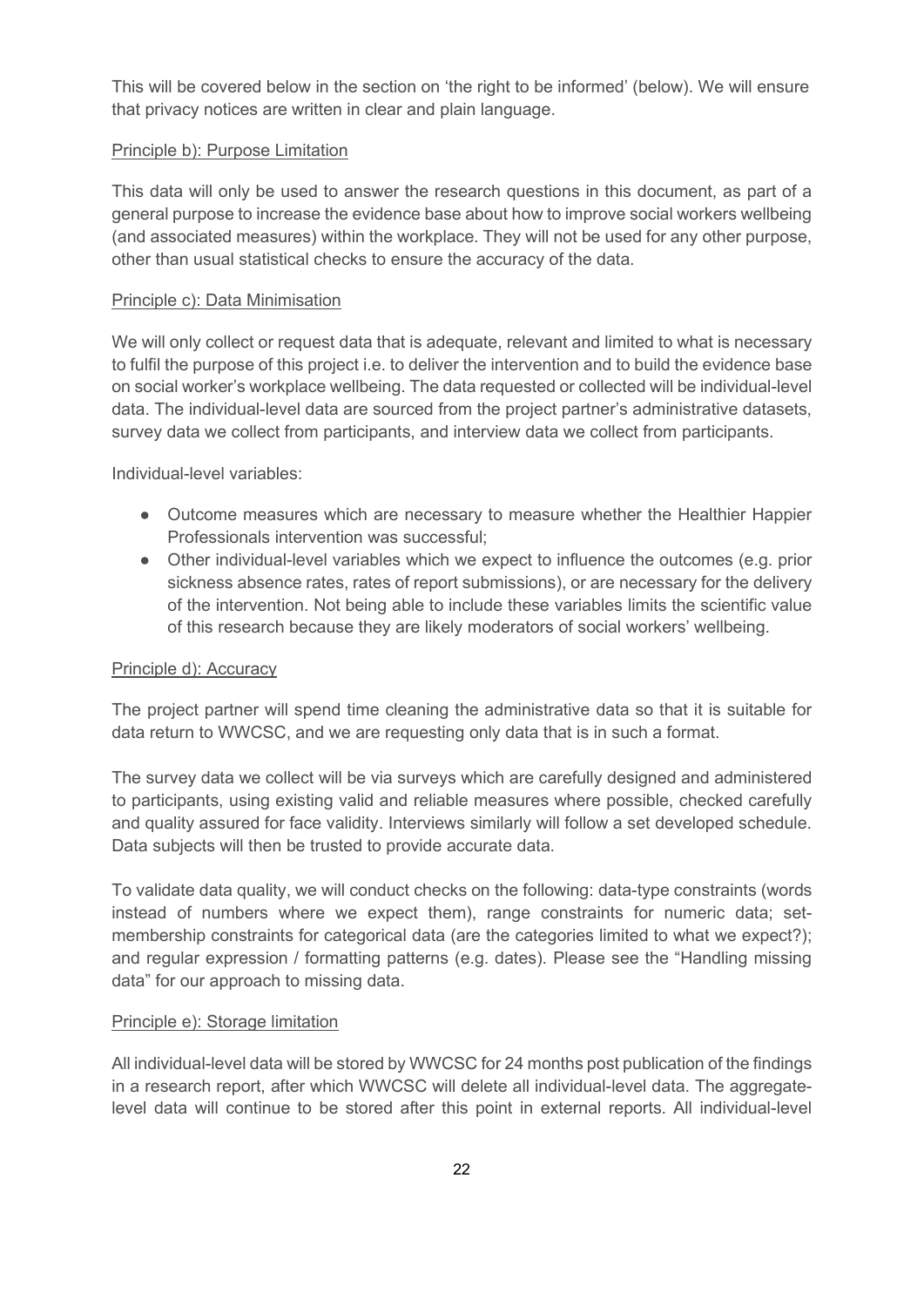quantitative data will also be transferred to a Data Archive hosted by the Office of National Statistics, where it will be stored indefinitely.

#### Principle f): Integrity and confidentiality (Security)

See "Data security arrangements".

#### Principle g): Accountability principle

The Executive Director of the What Works Centre and Principal Investigator for this research (Dr. Michael Sanders) will be ultimately responsible for the conduct of the research. Other details are below in the accountability and governance section.

#### *Individuals' rights under the GDPR*

#### The right to be informed

The Centre has published a privacy notice on its website [here](https://whatworks-csc.org.uk/wp-content/uploads/WWCSC_HHP2_Privacy_Notice_-SWINGSymbolicAwards_Oct2020.pdf) detailing how the processing will be done. All data subjects will be notified of the data processing via the first survey they receive for the project, which will contain a link to the privacy notice published on our website.

#### The right to access, rectification, erasure, restriction of processing and to object

Individuals have the right to access their individual data and supplementary information. The right of access allows individuals to be aware of and verify the lawfulness of the processing. Individuals are entitled to obtain:

- confirmation that their data is being processed;
- access to their individual data; and
- other supplementary information

If an individual wishes to access this information, we cannot comply directly because we do not have identifiers in the dataset. We would point the individual towards the trial protocols to indicate the type of information that we hold on them for the purpose of this analysis. If, as we expect would be the case, we are unable to identify the individual's data to fulfill their request, we will explain that they would need to make their request through their education provider, who can then ask us to uphold those rights through passing on the relevant meaningless identifier along with the request.

#### The right to data portability

The right to data portability allows individuals to obtain and reuse their individual data for their own purposes across different services. It allows them to move, copy or transfer individual data easily from one IT environment to another in a safe and secure way, without hindrance to usability. This is not particularly relevant in the context of statistical analysis as the value of processing the data is to the public and comes from the aggregation of the data, rather than from the processing of the individual's data, and so it is difficult to imagine the purpose of porting the data to an alternative system.

#### Individual's rights in relation to automated decision-making and profiling

Nothing in this analysis is related to either automated decision-making or profiling of any individuals.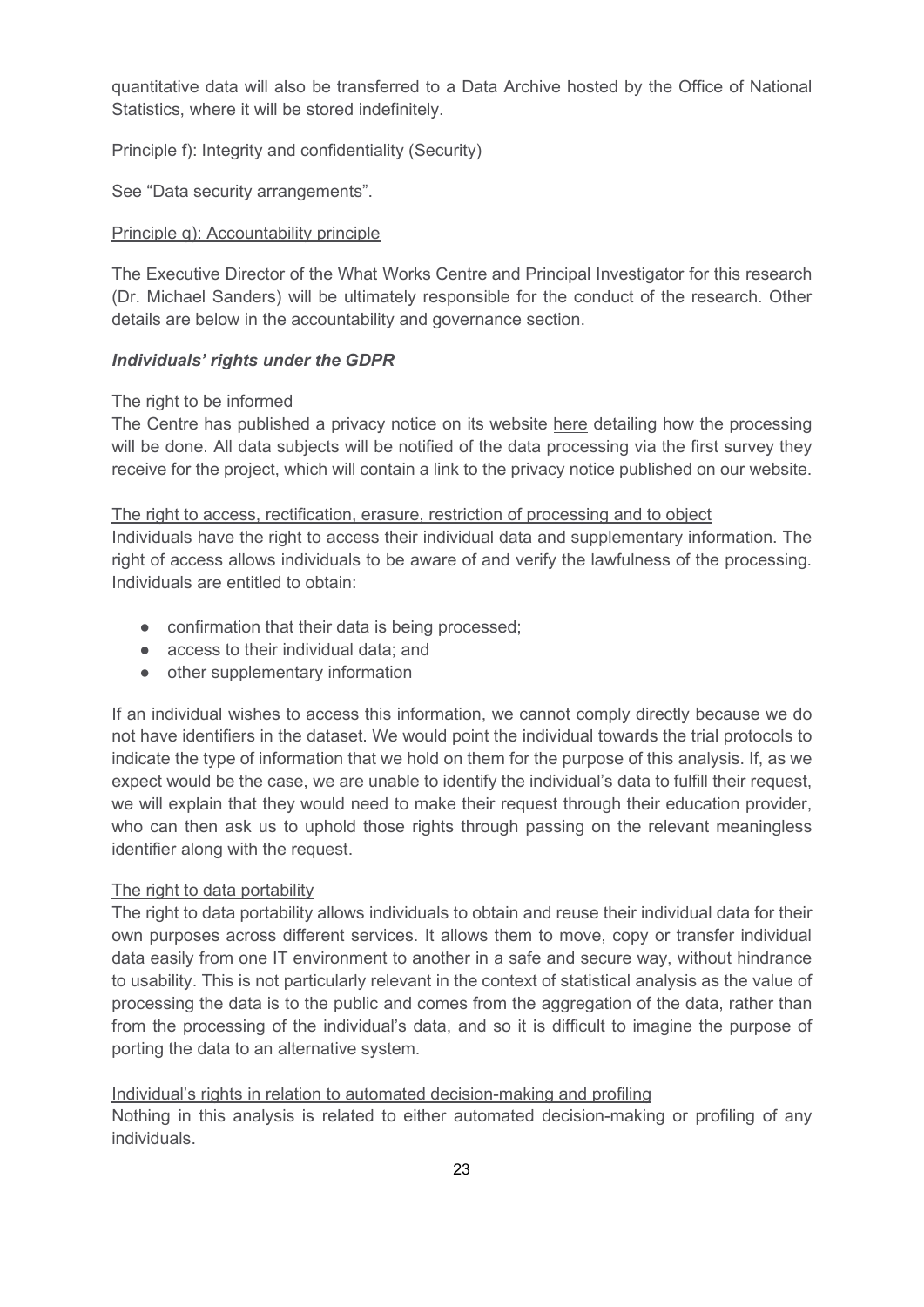### **Accountability and Governance**

WWCSC has a Data Protection Officer and a Data Protection Working Group which has the responsibility for the management of Data Protection on behalf of the Organisation. The Data Protection Team includes the Director of Operations, ensuring compliance with GDPR at the highest level of management. The Centre takes and documents the appropriate technical and organisational measures in place to comply with GDPR. The approach of WWCSC to information security is outlined in its IT Usage Policy.

#### **Checks on staff**

The data will only be accessed by project team members. Research staff at WWCSC have undergone data protection training and have substantial experience in handling data. The research team continues to review the training needs of the team to ensure the Centre's approach remains up-to-date

#### **Data security arrangements**

Data is stored in a secure manner and only authorised individuals will be granted access. Access will only be granted to research team members named as protocol authors.

The privacy notice for the project can be found on our website [here.](https://whatworks-csc.org.uk/wp-content/uploads/WWCSC_HHP2_Privacy_Notice_Flexitime_Apr2021.pdf)

### **Personnel**

- Michael Sanders, Chief Executive of What Works for Children's Social Care
- Ashley Whillans, Assistant Professor at Harvard Business School
- Patrick Sholl, Research and Programmes Manager at What Works for Children's Social Care
- Shibeal O'Flaherty, Researcher at What Works for Children's Social Care: overall project management, intervention development and design
- Chris Mitchell, Researcher at What Works for Children's Social Care: intervention development and design
- Clare Clancy, Research Assistant atWhat Works for Children's Social Care: intervention development and co-design
- Ella Whelan, Research Assistant at What Works for Children's Social Care: intervention development and co-design

#### **Risks**

This section outlines the risks to the anticipated risks that may arise and steps that will be taken to mitigate against these.

| <b>Risk</b>                        | <b>Mitigation</b>                                                                                                                       |
|------------------------------------|-----------------------------------------------------------------------------------------------------------------------------------------|
| Wellbeing survey is not filled out | Incentives provided to motivate survey<br>completion. A charitable donation will be made for<br>completed survey responses (e.g. £1 per |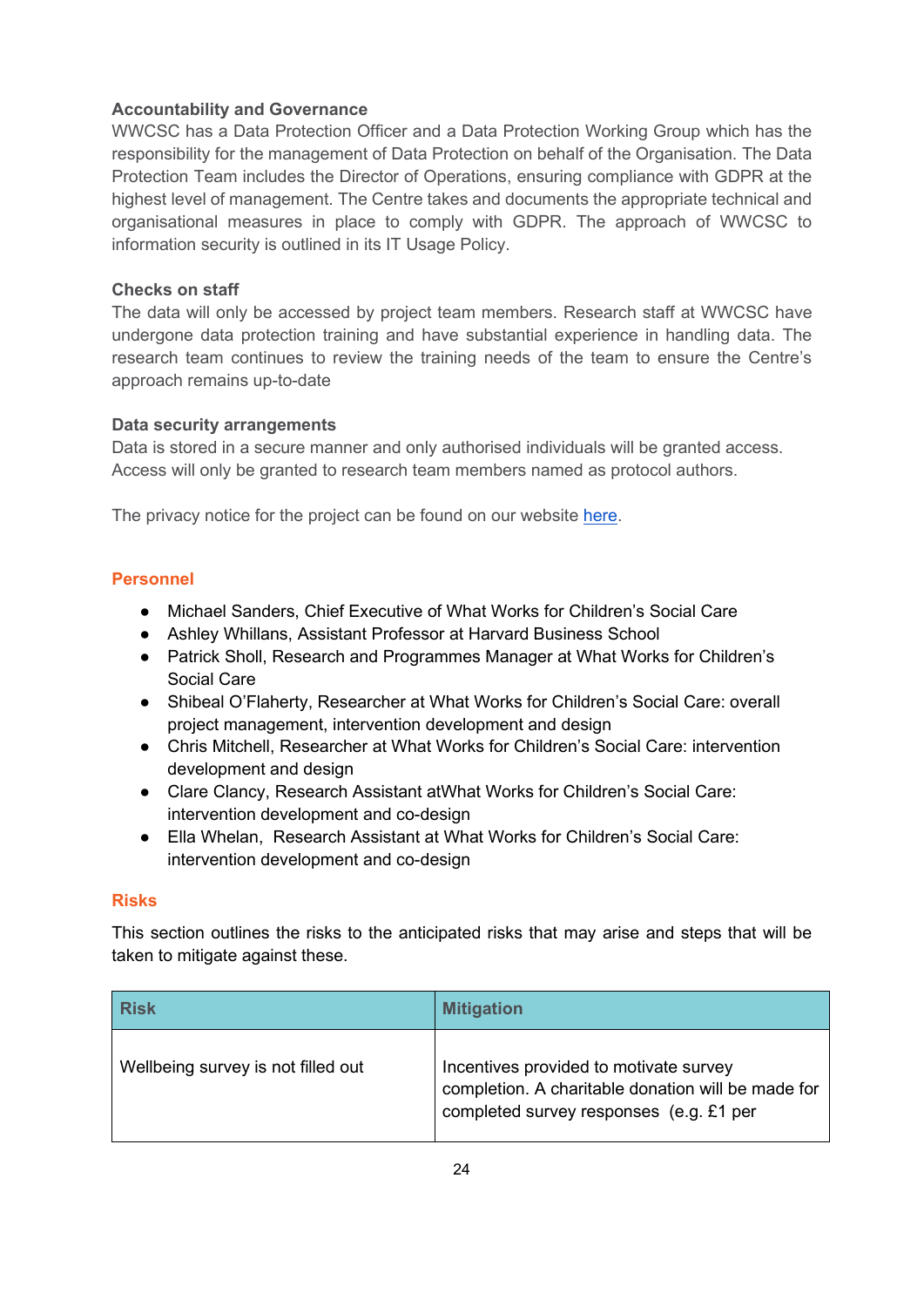|                                                                                                                                                                                | response to a charity relevant to children's social<br>care).<br>We will work with team managers to encourage                                                                                                                                                                                                                                                                                                  |
|--------------------------------------------------------------------------------------------------------------------------------------------------------------------------------|----------------------------------------------------------------------------------------------------------------------------------------------------------------------------------------------------------------------------------------------------------------------------------------------------------------------------------------------------------------------------------------------------------------|
|                                                                                                                                                                                | completion by engaging in pre-discussions with<br>managers prior to rolling out the intervention. We<br>will also make the survey as short as possible,<br>with experience sampling questions contained<br>within the body of emails to make survey<br>responses as quick and easy as possible.<br>Guidance for staff to provide rationale for<br>research will also be provided in their guidance<br>packets. |
| Placing emphasis on performance<br>indicators may motivate social workers<br>to focus on submitting reports more<br>promptly, which could affect the quality<br>of their work. | Consent information provided through survey<br>measures will state that administrative data on<br>performance outcomes will be collected, however<br>we will not explicitly state that these measures are<br>taken to ascertain whether reports were submitted<br>on time. Within the consent forms, we will also<br>make participants aware all data collected will be<br>anonymised.                         |

# **Timeline**

| <b>Date</b>           | <b>Activity</b>                                                         | <b>Staff Responsible</b>                               |
|-----------------------|-------------------------------------------------------------------------|--------------------------------------------------------|
| October-December 2020 | Consultation with local<br>authorities                                  | Chris Mitchell (Lead)<br>Shibeal O' Flaherty (Support) |
| February 2021         | Confirmation of trial design                                            | Chris Mitchell (Lead)<br>Shibeal O' Flaherty (Support) |
| March 2021            | Baseline administrative and<br>qualitative data collection<br>(Croydon) | Chris Mitchell (Lead)<br>Shibeal O' Flaherty (Support) |
| <b>March 2021</b>     | Interim qualitative data<br>collection (Stockport)                      | Chris Mitchell (Lead)<br>Shibeal O' Flaherty (Support) |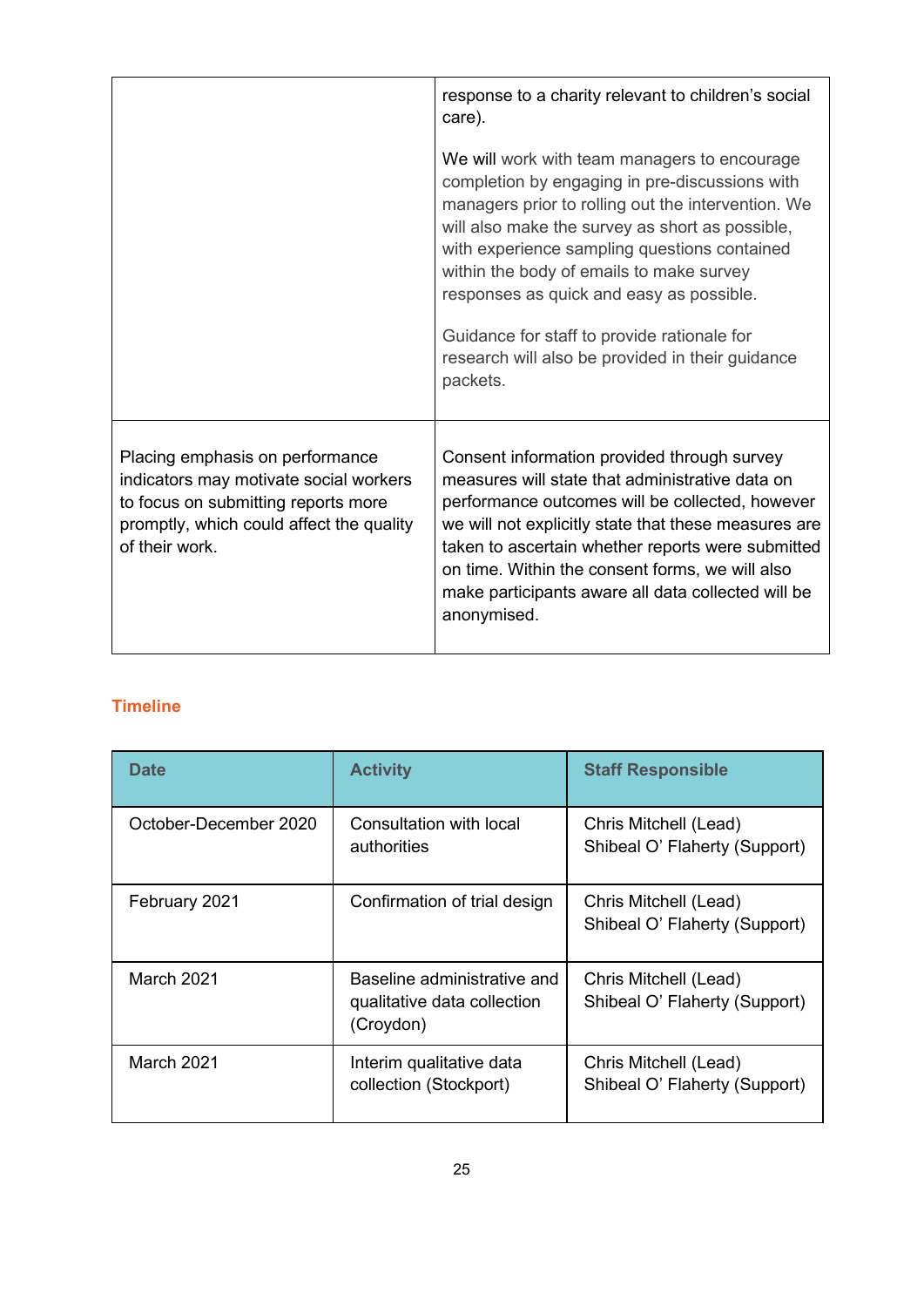| <b>July 2021</b>      | Survey and interim<br>administrative and<br>qualitative data collection<br>(Croydon)              | Chris Mitchell (Lead)<br>Shibeal O' Flaherty (Support) |
|-----------------------|---------------------------------------------------------------------------------------------------|--------------------------------------------------------|
| August 2021           | Initial reporting                                                                                 | Chris Mitchell (Lead)<br>Shibeal O' Flaherty (Support) |
| October-November 2021 | Endline qualitative<br>(Croydon and Stockport)<br>and administrative<br>(Croydon) data collection | Chris Mitchell (Lead)<br>Shibeal O' Flaherty (Support) |
| December 2021         | Updated reporting                                                                                 | Chris Mitchell (Lead)<br>Shibeal O' Flaherty (Support) |

#### **Appendices**

#### **Appendix A**

#### **Information Sheet**

Happier, Healthier Professionals Implementation and Process Evaluation

As part of a research by What Works for Children's Social Care (WWCSC), you are being invited to participate in an interview. Please read this information sheet carefully and decide whether or not you wish to take part. Please ask us if anything is not clear or you would like more information.

#### **What is the purpose of the study?**

This pilot study aims to understand how a flexible working model of compressed hours could be effectively implemented for Local Authorities (LAs), and also to determine whether there is any evidence of promise that it might be effectively used to improve social workers' worklife balance, autonomy and productivity.

#### **What would taking part involve?**

Interviews are being carried out throughout the course of this trial. You are being invited to take part in one of these. These will be arranged at a time and place convenient to you. We will ask your permission to audio record so we have a reminder of what is discussed. These will be listened to only by members of the research team. You are being invited to take part in interviews which will take place in person or by phone, lasting approximately 30 minutes to one hour.

If you are a member of staff you may also be contacted to take part in a survey.

Your personal information will be stored securely and kept confidential. You will not be personally identified in any outputs or reports from the research. Please refer to our Privacy Statement for more information about how we will look after and use your data.

#### **Do I have to take part?**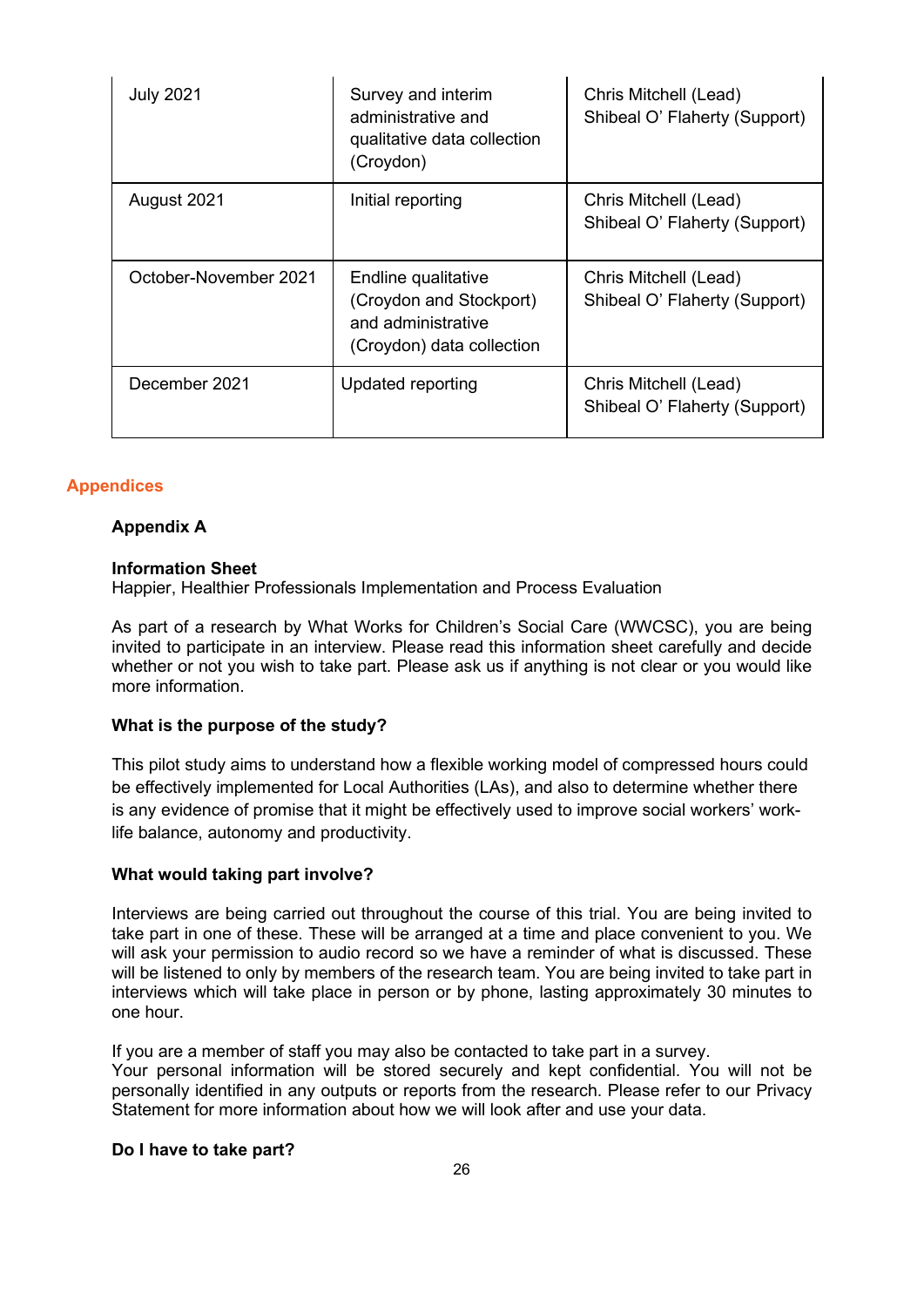Participation is completely voluntary, and you are free to change your mind later and stop taking part at any time until the publication of the research. Choosing not to participate or changing your mind will not affect your access to the dictation software for the trial period. Taking part in one element does not mean you are required to take part in another part of the research.

#### **What will happen to the results of the study?**

We will analyse the results and publish an interim report detailing our findings in August 2021 and a subsequent report with final data in November 2021. Our aim is to generate robust evidence of what works promote public sector employee wellbeing, motivation and retention, and demonstrate how different organisational leaders can address these issues using lighttouch interventions.

#### **Who is organising and funding the study?**

This study is being run and funded by What Works for Children's Social Care. For more information, please contact Chris.Mitchell@whatworks-csc.org.uk or hhp@whatworkscsc.org.uk.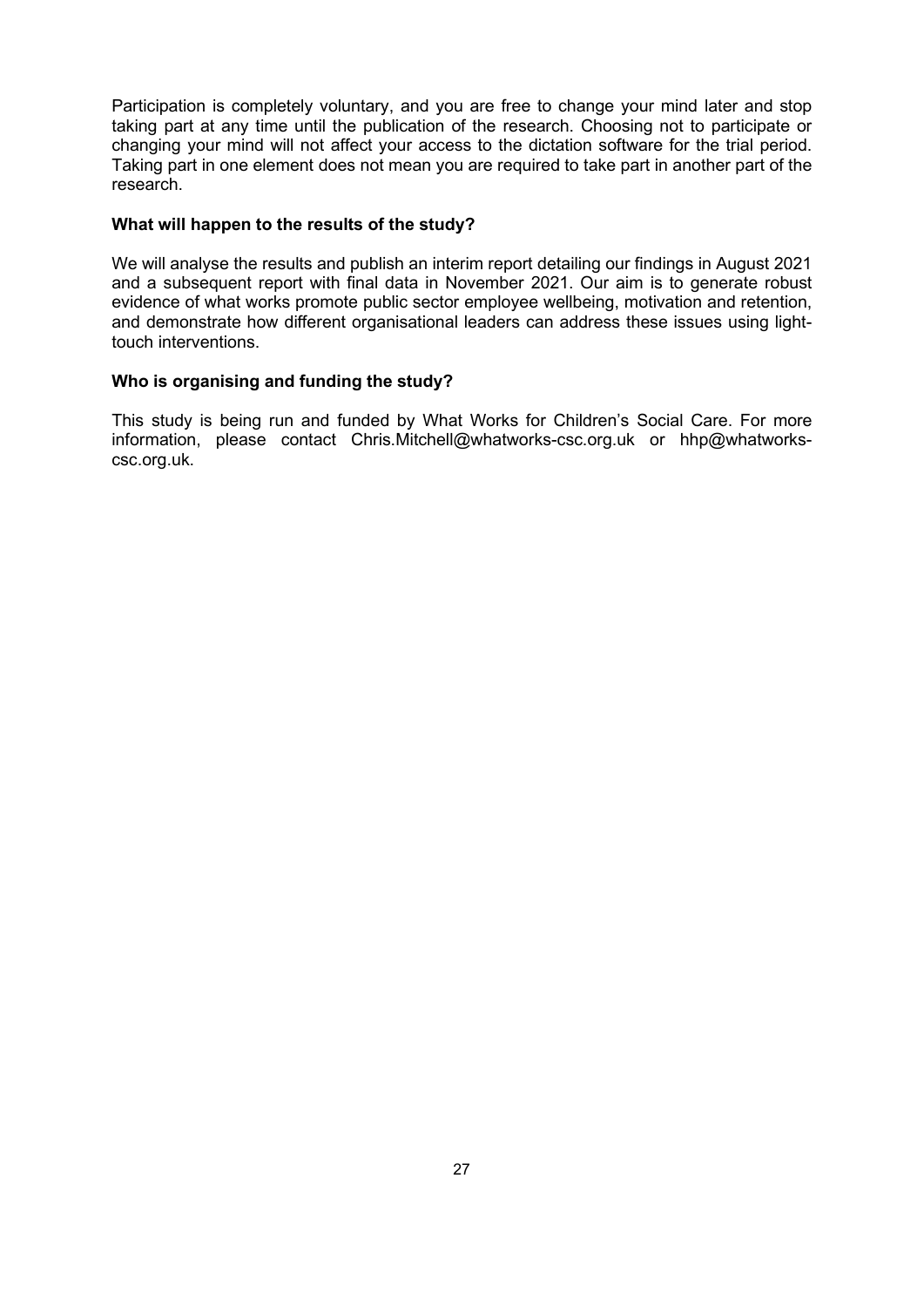# **Appendix B:**

# **What Works for Children's Social Care Privacy Policy**

# **Our contact details**

Name: What Works for Children's Social Care Address: Albany House, Petty France, Westminster, London, SW1H 9EA E-mail: [research@whatworks-csc.org.uk](mailto:research@whatworks-csc.org.uk) This policy was last updated on 30/09/2020

# **The type of personal information we collect**

We currently collect and process the following information:

- Personal identifiers, contacts and characteristics (for example, name and contact details)
- Quantitative data in the form of administrative data and survey data which can be considered health data (special category data as defined by GDPR) however no direct identifiers (e.g. names) should be contained in this data.
- Qualitative data from focus groups and interviews conducted with participating social workers , which may contain characteristics that make you identifiable and could also be considered health data (special category data as defined by GDPR).

# **How we get the personal information and why we have it**

Most of the personal information we process is provided to us directly by you for one of the following reasons:

- Your team has been chosen to participate in this research and you have voluntarily agreed to participate in the research.
- You have been chosen to participate in a focus group or interview and you have voluntarily agreed to participate.

We also receive personal information indirectly, from the following sources in the following scenarios:

● Your local authority provided us with your contact information in order to facilitate your participation in focus group(s) and interview(s) as part of the study. We do not store any names or email addresses following the focus group(s) and interview(s), and contact information is only provided to facilitate the session.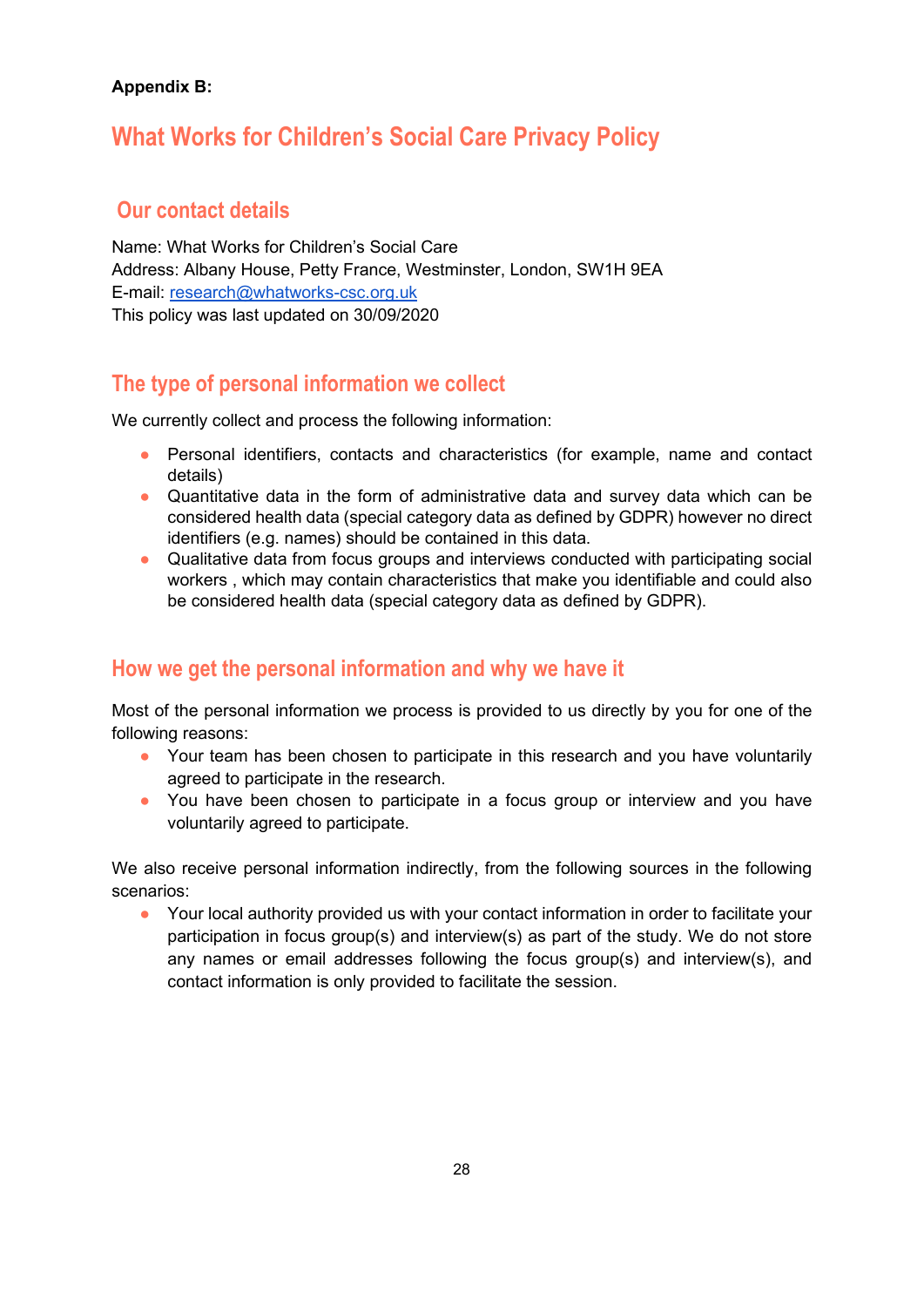Under the General Data Protection Regulation (GDPR), The lawful basis for processing identifiable data is Article 6(1)(f) Legitimate interests. Lawful basis for processing special category data, namely health data is 9(2)(j) Archiving, research and statistics, the associated requirements of part 1, schedule 1 of the DPA 2018 are also met in that the processing;

- a) is necessary for archiving purposes, scientific or historical research purposes or statistical purposes,
- b) is carried out in accordance with Article 89(1) of the GDPR (as supplemented by section 19), and
- c) is in the public interest

# **How we store your personal information**

Directly identifying personal information (e.g. names) shall be removed. It is possible that some data provided in qualitative responses could be used to identify you. This information is stored in a secure manner and only authorised individuals will be granted access.

We keep both quantitative and qualitative data for 24 months post publication of the findings in a research report, after which WWCSC will delete your data. This data will also be transferred to a Data Archive hosted by the Office of National Statistics, where it will be stored indefinitely.

# **Who we share your personal information with**

We only share recordings of interviews and focus groups with external transcription services. Each transcription vendor is reviewed for assurances of maintaining a comparative level of data protection compliance as our own. Labelling of recordings are de-identified before they are sent via secure digital transfer to a transcription service provider. Recordings and their transcription, upon satisfactory completion of the transcription process, are confirmed as deleted by the transcription vendor.

We do not share any personal data outside the UK.

# **Your data protection rights**

Under data protection law, you have rights including:

- Your right of access You have the right to ask us for copies of your personal information.
- **Your right to rectification -** You have the right to ask us to rectify personal information you think is inaccurate. You also have the right to ask us to complete information you think is incomplete.
- **Your right to erasure -** You have the right to ask us to erase your personal information in certain circumstances.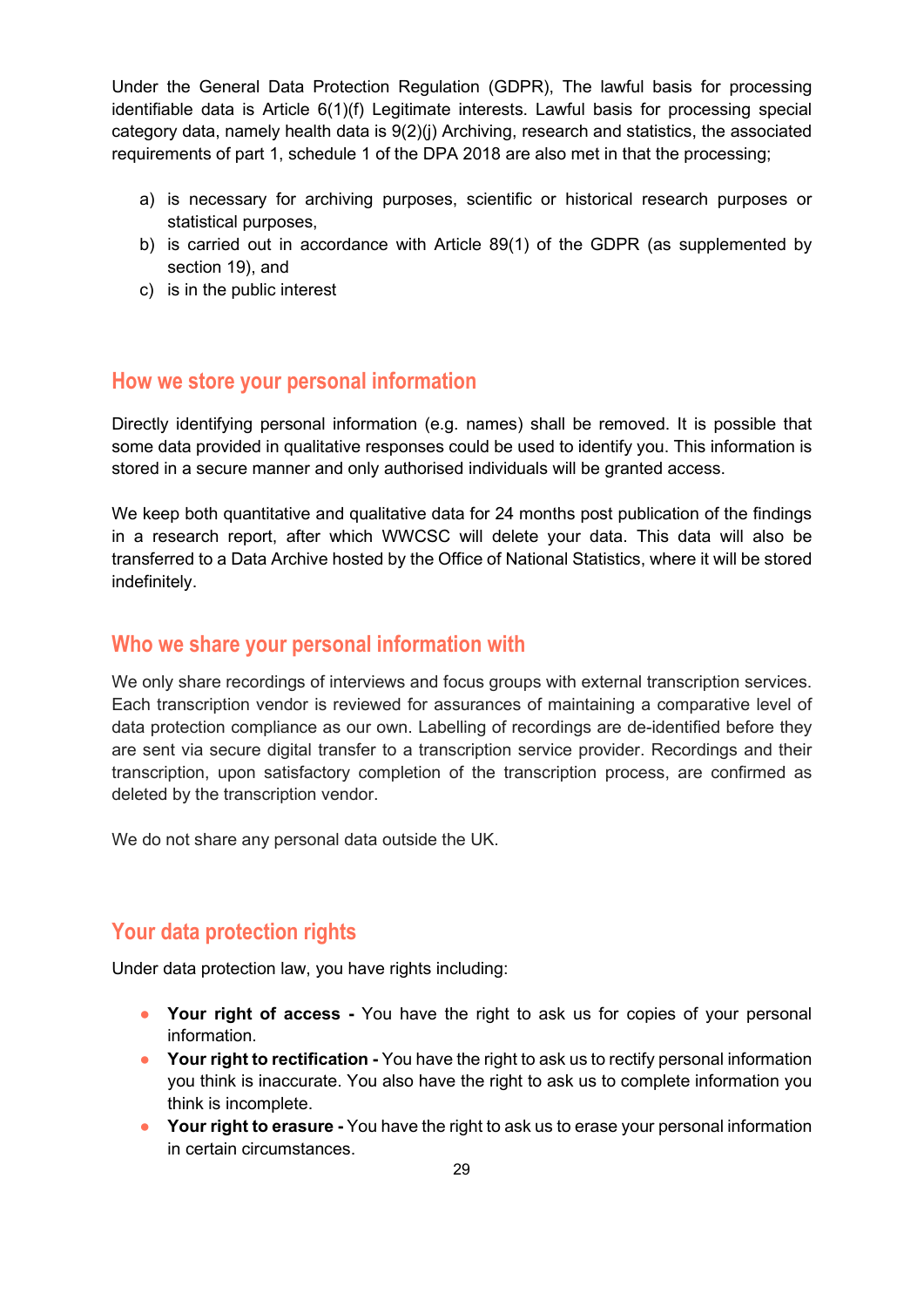- **Your right to restriction of processing -** You have the right to ask us to restrict the processing of your personal information in certain circumstances.
- **Your right to object to processing -** You have the right to object to the processing of your personal information in certain circumstances.
- **Your right to data portability -** You have the right to ask that we transfer the personal information you gave us to another organisation, or to you, in certain circumstances.
- You are not required to pay any charge for exercising your rights. If you make a request, we have one month to respond to you.

To exercise any of these rights please contact our Data Protection Officer by emailing dpo@whatworks-csc.org.uk

# **How to complain**

If you have any concerns about our use of your personal information or would like to make a complaint you can contact our Data Protection Officer by emailing dpo@whatworks-csc.org.uk You can also complain to the ICO if you are unhappy with how we have used your data.

The ICO's address: Information Commissioner's Office Wycliffe House Water Lane **Wilmslow Cheshire** SK9 5AF

Helpline number: 0303 123 1113 ICO website: [https://www.ico.org.uk](https://www.ico.org.uk/)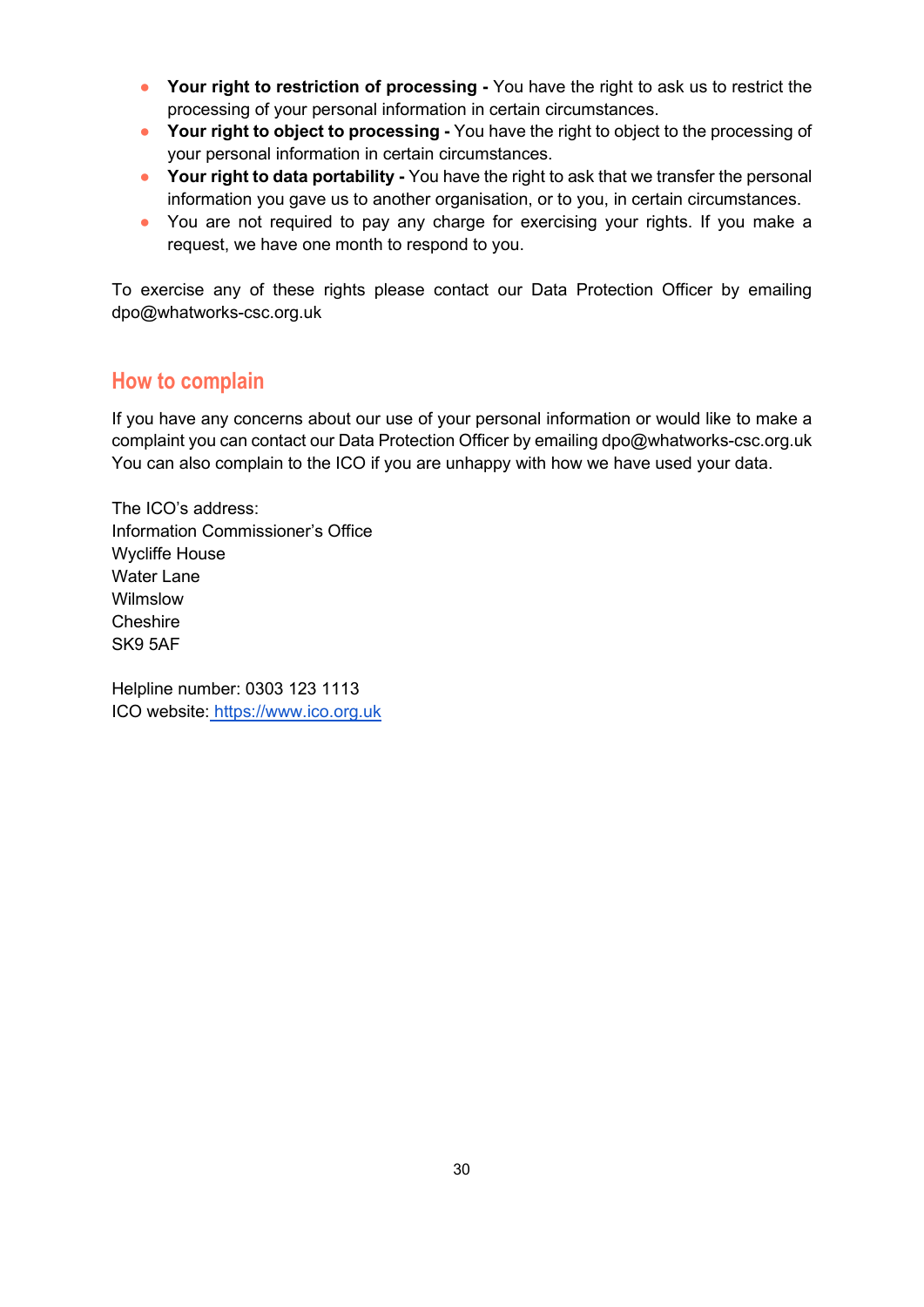# **Appendix C:**

# **Consent Form**

Happier, Healthier Professionals Implementation and Process Evaluation

This study is being undertaken by What Works for Children's Social Care to evaluate the Happier, Healthier Professionals Programme.

|                                                                                                                                                               | Please initial<br>box |
|---------------------------------------------------------------------------------------------------------------------------------------------------------------|-----------------------|
| I have read the information sheet for the study, or had it explained to me                                                                                    |                       |
| I have had the opportunity to ask questions and am satisfied with the answers                                                                                 |                       |
| I understand that my participation is voluntary and I am free to withdraw at<br>any time up until the publication of the research, without giving any reason. |                       |
| I agree to take part in the above study                                                                                                                       |                       |

\_\_\_\_\_\_\_\_\_\_\_\_\_\_\_\_\_\_\_ \_\_\_\_\_\_\_\_\_\_\_\_\_\_\_\_\_\_ \_\_\_\_\_\_\_\_\_\_\_\_\_\_\_\_\_\_

 $\_$  ,  $\_$  ,  $\_$  ,  $\_$  ,  $\_$  ,  $\_$  ,  $\_$  ,  $\_$  ,  $\_$  ,  $\_$  ,  $\_$  ,  $\_$  ,  $\_$  ,  $\_$  ,  $\_$  ,  $\_$  ,  $\_$ 

Date **Date** Signature

Name of researcher Date Date Signature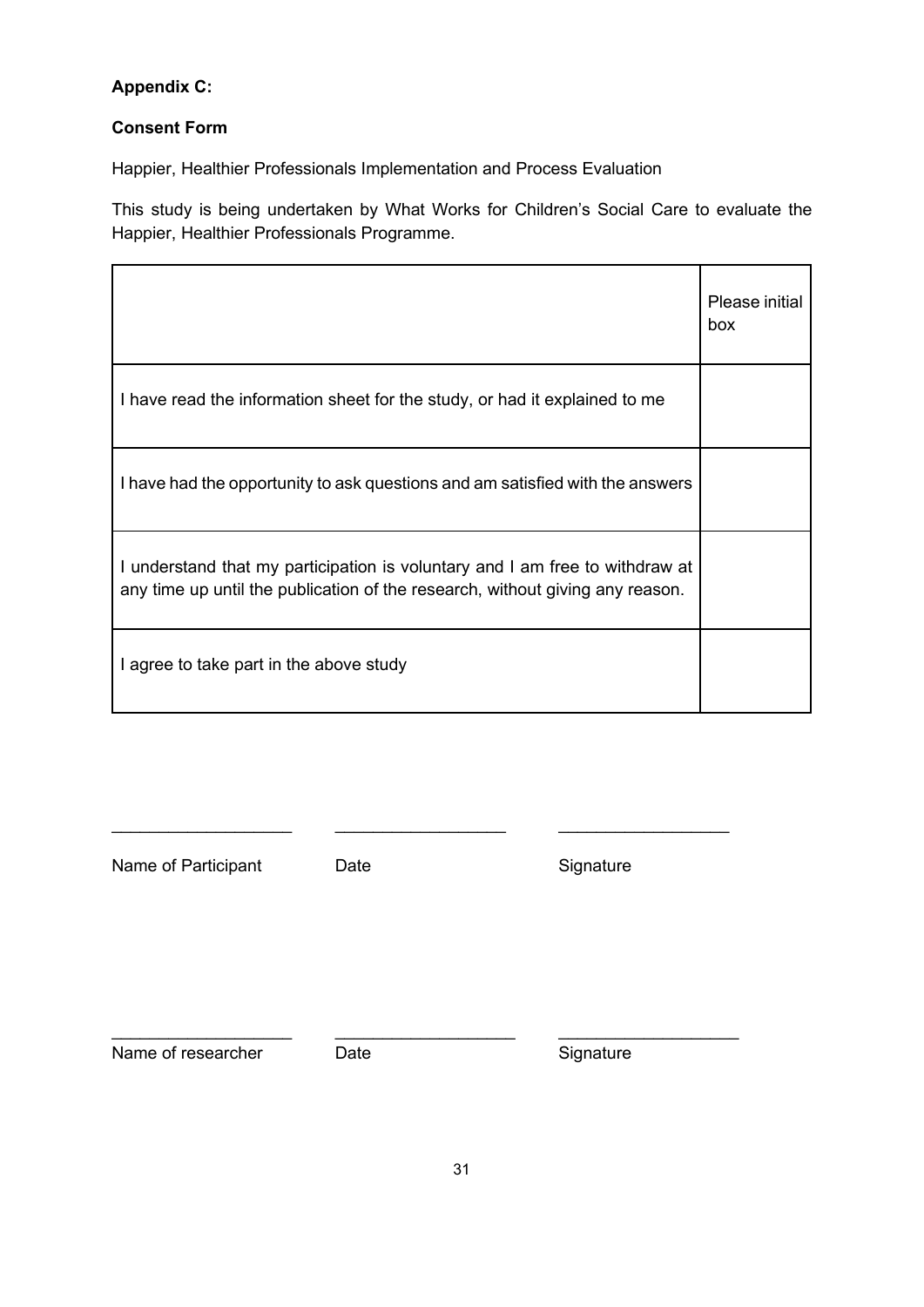### **Appendix D - Survey measures**

**Q1:** How long have you been a social worker? Please enter the number in years. (If you have been a social worker for less than 1 year, please enter '0').

**Q2:** How many hours of overtime (approximately) do you work on an average week? Please enter your answer in numbers.

**Q3:** How many dependents do you have who are currently living at home with you?

- 0
- 1
- 2
- 3
- 4 or more

**Q4:** Have you taken up the compressed hours flexible working offer since March 2021?

- Yes
- No

**Q5:** (If Q4 = 'No') Have any members of your team taken up the flexible working offer since March 2021?

- Yes
- No

**Q6:** (If Q4 = 'No') Have you experienced any benefits as a result of your colleagues making use of the policy? If so, please explain in 2-3 sentences:

**Q7:** (If Q4 = 'No') Have you experienced any challenges as a result of your colleagues making use of the policy? If so, please explain in 2-3 sentences:

**Q8:** (If Q4 = 'Yes') How often have you been able to stick to these plans?

- Always / every week
- Often / most weeks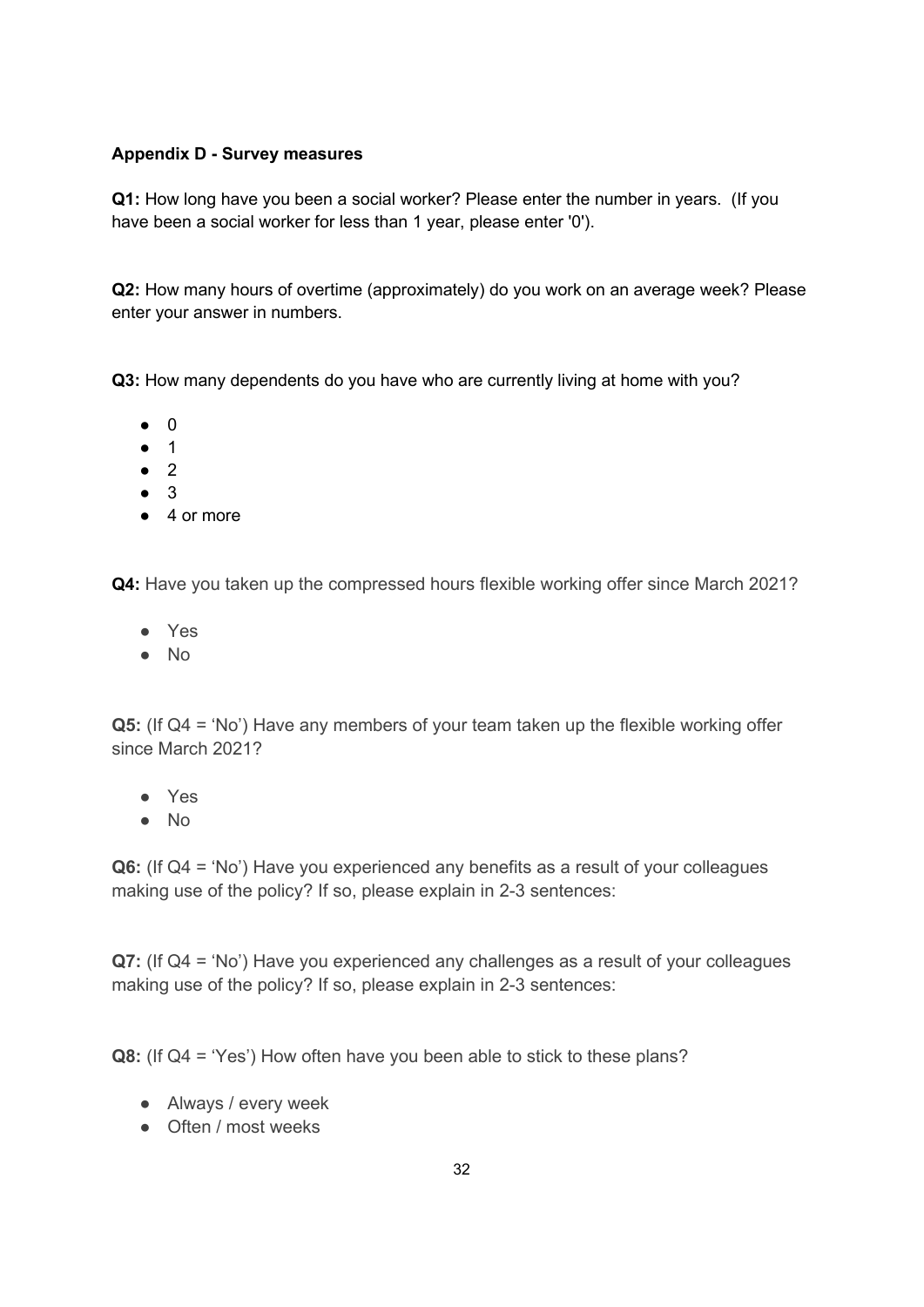- Around half the time
- Rarely
- Not at all

**Q9:** If you weren't always able to stick to the compressed hours, what were the reasons for this?

- Workload
- Unable to agree time with manager
- Coworkers on leave
- Other, please specify:

**Q10:** (If Q4 = 'Yes') How do you feel your work-life balance has changed as a result of the flexible working policy?

- $\bullet$  1 much worse
- $\bullet$  2 somewhat worse
- $\bullet$  3 about the same
- $\bullet$  4 somewhat better
- $\bullet$  5 much better

**Q11:** (If Q4 = 'Yes') How do you feel your motivation at work has changed as a result of the flexible working policy?

- $\bullet$  1 much worse
- $\bullet$  2 somewhat worse
- $\bullet$  3 about the same
- $\bullet$  4 somewhat better
- $\bullet$  5 much better

**Q12:** (If Q4 = 'Yes') How do you feel your sense of autonomy (being in control of how you work) has changed as a result of the flexible working policy?

- $\bullet$  1 much worse
- $\bullet$  2 somewhat worse
- $\bullet$  3 about the same
- $\bullet$  4 somewhat better
- $\bullet$  5 much better

**Q13:** (If Q4 = 'Yes') How do you feel your productivity at work has changed as a result of the flexible working policy?